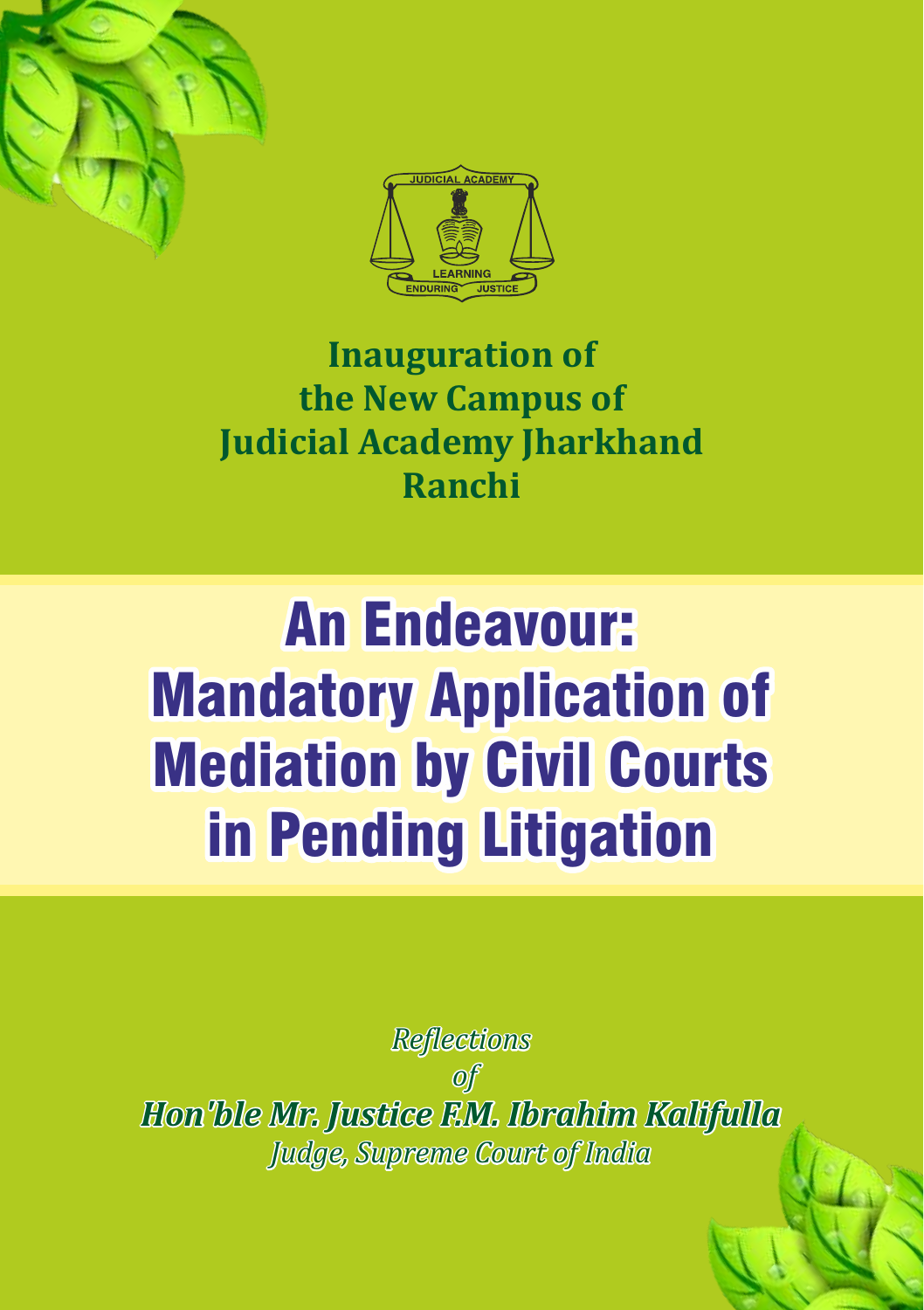*By*

*Hon'ble Mr. Justice F.M. Ibrahim Kalifulla 1*

*"If longevity of litigation is made an item in Olympics, no doubt the Gold will come to India"*

*- Eminent Jurist Nani Palkhivala*

1

#### **I. Introduction**

My greetings to the dignitaries Hon'ble Mr. Justice T.S. Thakur, Hon'ble Justice A.R. Dave, Hon'ble Judges of the Supreme Court, Hon'ble Justice Virender Singh, Chief Justice of the Jharkhand High Court, Hon'ble Justice D.N. Patel, Executive Chairman JHALSA, Hon'ble Justice R.R. Prasad, Judge-in-Charge of the Academy, Hon'ble Justice Amitav Kumar Gupta and Hon'ble Justice Pramath Patnaik, Judges, Jharkhand High Court, Justice Swatanter Kumar, Chairman, National Green Tribunal all other Judges and judicial officers and Mr. Rajiv Ranjan, Sr. Advocate Chairman Jharkhand State Bar Council who are present to grace this occasion of the Inauguration of New Campus of Judicial Academy Jharkhand. I am also happy that I have got an opportunity to conduct this Session for the newly inducted Civil Judges (Junior Division).

<sup>1</sup> Judge, Supreme Court of India. I would like to appreciate & acknowledge the support and contribution of my Law Clerk cum Research Assistant, Mr. Abhilash Bhutani, & Mr. Varun Srinivasan (Former)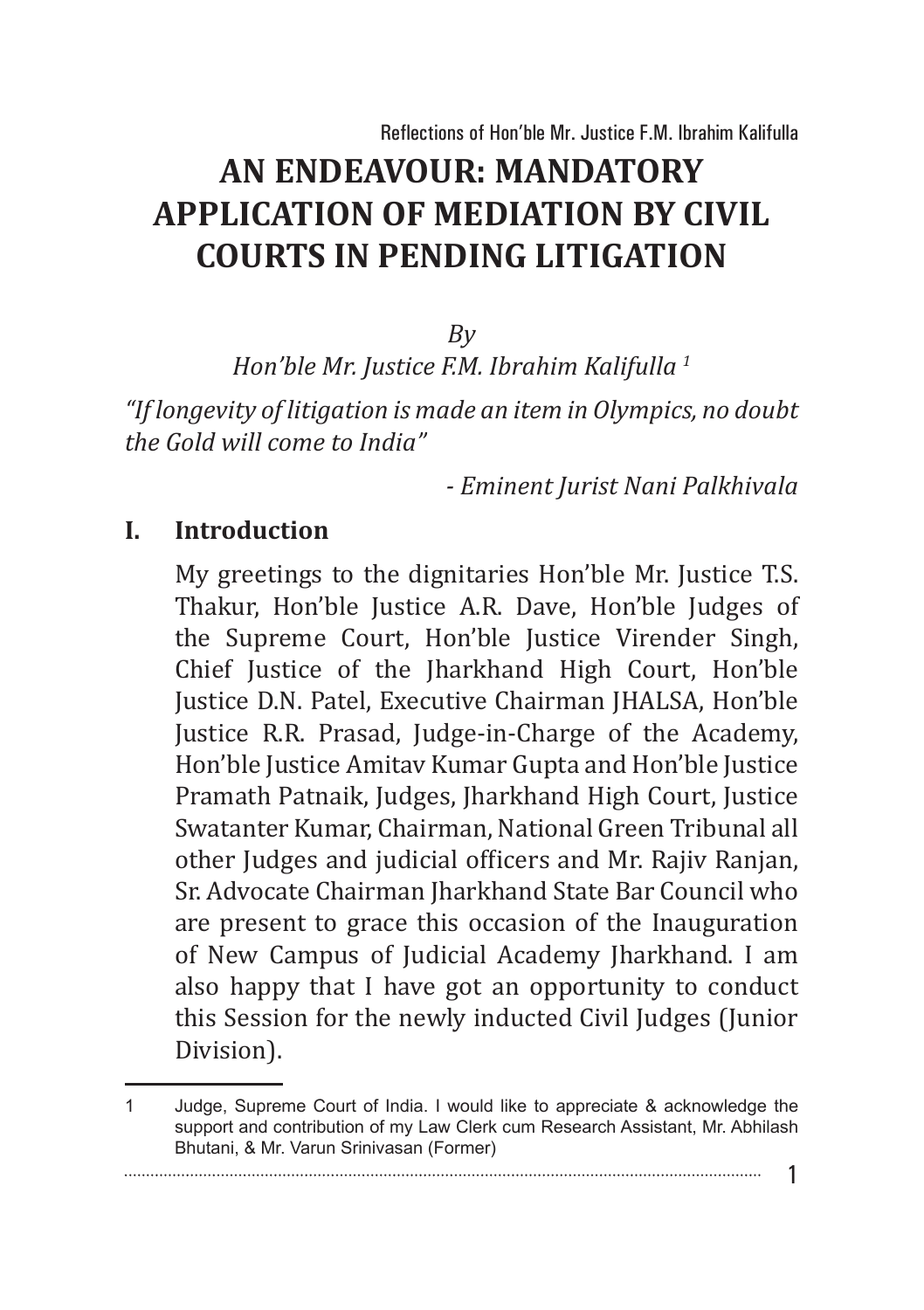It is a matter of elation and utmost pride for me and most importantly for us as an indispensible part of the legal fraternity that we from our legal conscience are time and again evolving and moving towards a better frame of justice dispensation by identifying the areas we lack in and recognizing the new tenets of judicial application. I am contented to have got this opportunity to put my views on an inevitable feature of dispute resolution in an alternate manner 'THE MEDIATION AND ITS APPLICATION IN CIVIL COURTS' and that too before an audience who have the primary responsibility and requisite power to implement this aspect of dispute resolution. Thus the present lecture becomes all the more important for this congregation.

Though there is no denial of the fact that to move courts in an event of a cause is a right given to the citizens and all other subjects of the state and this was and still is a traditional way to demand justice but keeping in view the quantum and longevity of the litigation since few decades there arose a need to find alternatives for the effective conclusion of the cases within a reasonable time and to find alternatives that will use non-traditional ways to adjudicate upon disputes. And thus the birth of a parallel adjudication system took place by the name of ALTERNATIVE DISPUTE RESOLUTION, a process that holds the responsibility of deciding the disputes in a more reasonable and time saving manner and which also has the effect of finality in law.

Judicial system and noted jurists of the legal field and our policy makers through its unparalleled approaches have evolved this mechanism and has culminated

 $\mathcal{D}$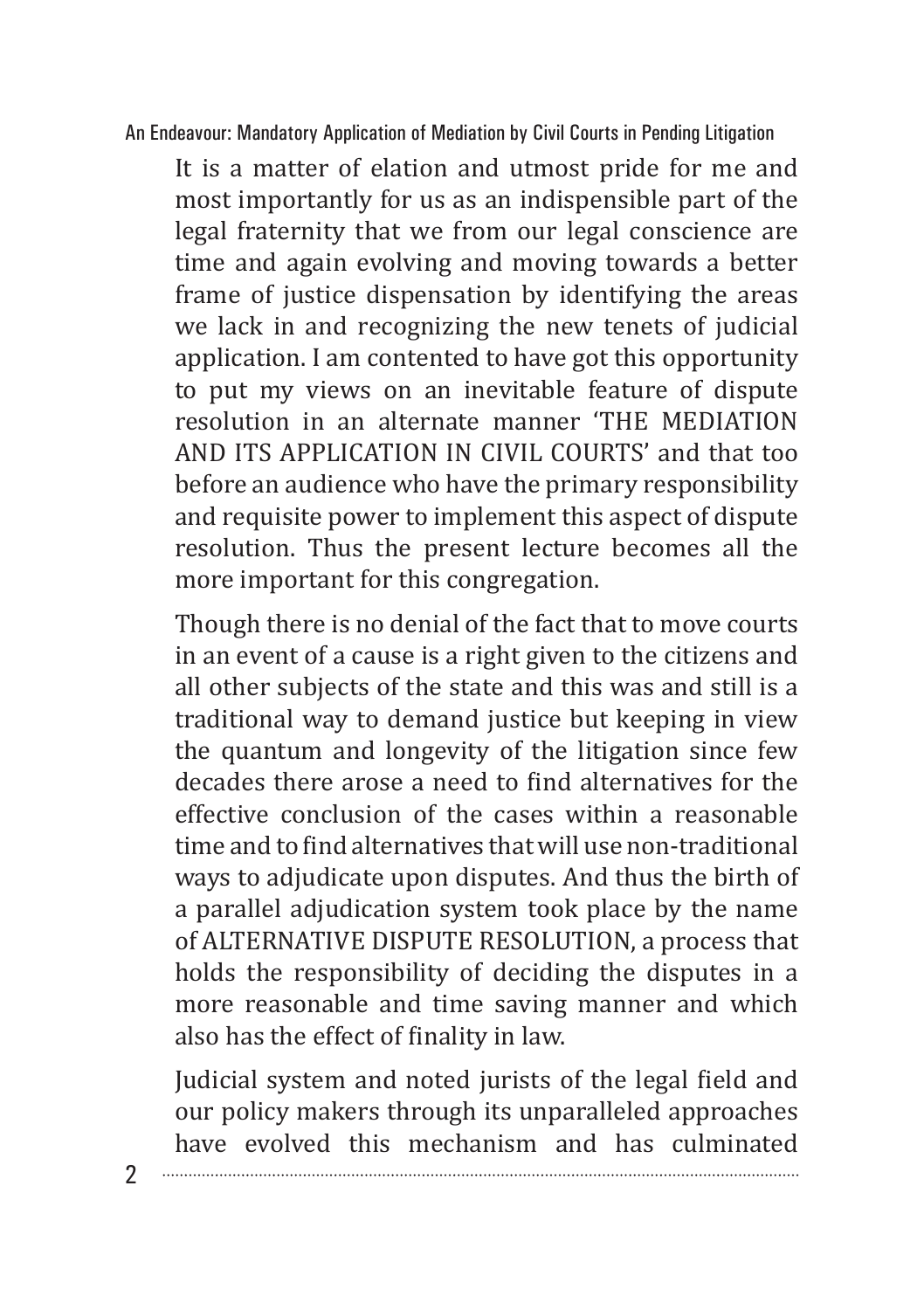Reflections of Hon'ble Mr. Justice F.M. Ibrahim Kalifulla

variety of processes like ARBITRATION, CONCILIATION, LOK ADALATS, MEDIATION, JUDICIAL SETLEMENT etc., and keeping the spirit of all these alternatives we will particularly focus on the aspect of mediation in dispute resolution.

The proliferation and pendency of litigation in Civil Courts for a variety of reasons according to me, has made it impracticable to dispose of cases within a reasonable time. This has led to the overburdening of the judicial system, thereby placing it in a position of not being able to cope up with the heavy demands on it, mostly for reasons beyond its control. Hence, I feel, speedy justice has in turn become a casualty, though the disposal rate of the judge is quite high in our country. *'An effective judicial system requires not only that just results be reached but that they be reached swiftly.'<sup>2</sup> But* the currently available infrastructure of courts in India is not adequate to settle the growing litigation within a reasonable time. Despite the continual efforts, a common man may sometimes find himself entrapped in litigation for as long as a life time, and sometimes litigation carries on even on to the next generation. In the process, he may dry up his resources, apart from suffering harassment. Thus, there is a chain reaction of litigation process and civil cases may even give rise to criminal cases. Speedy disposal of cases and delivery of quality justice is an enduring agenda for all who are concerned with the administration of justice.

<sup>2</sup> Former Chief Justice of India, Justice Y.V. Chandrachud in his law day speech on 26/11/1979.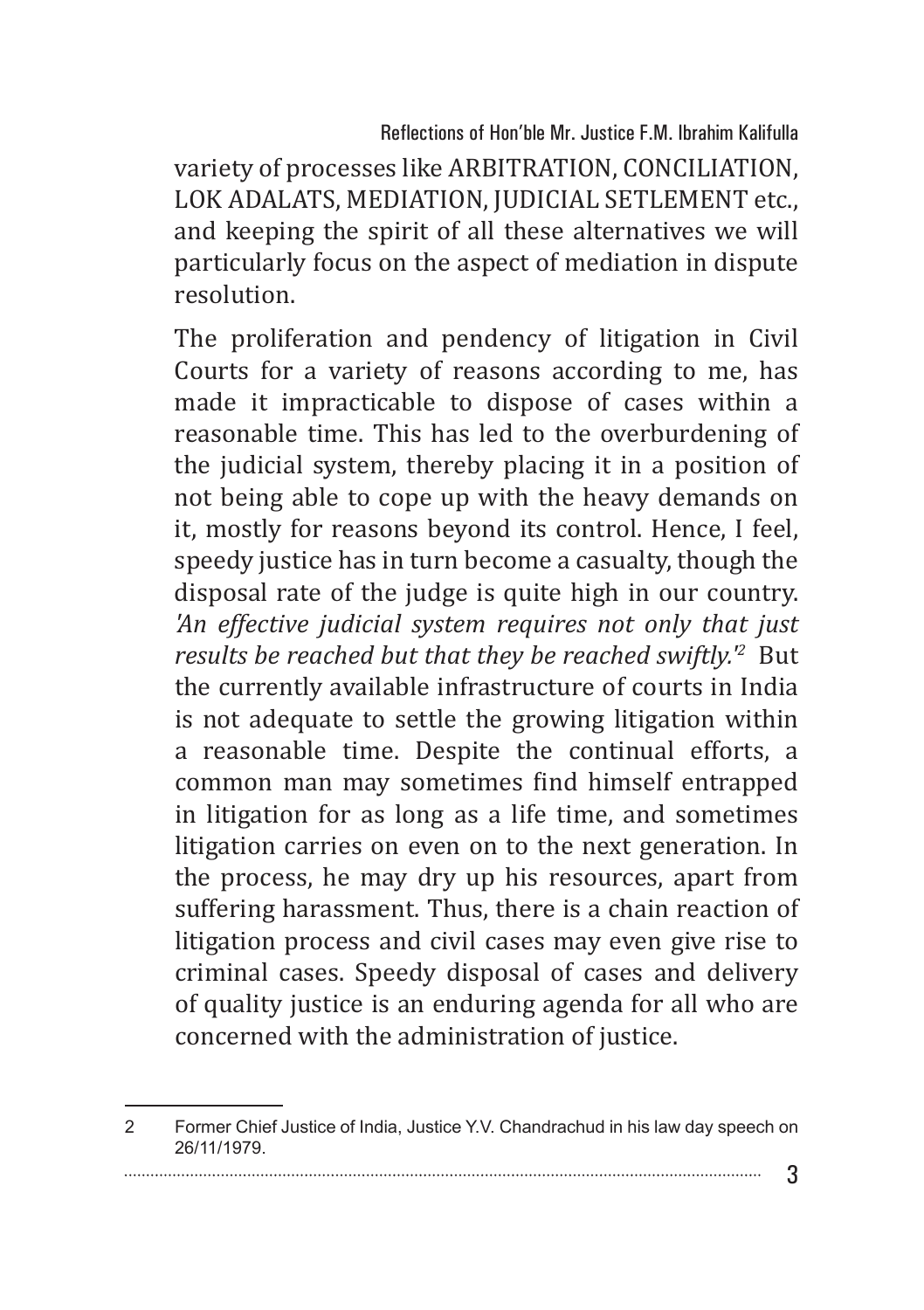Hence, the need to put in place Alternate Dispute Resolution (ADR) mechanisms has been immensely felt so that the courts can offload some cases from their dockets. The ADR systems have been very successful in some countries, especially USA wherein the bulk of litigation is settled through one of the ADR processes before the case goes for trial.

In fact, Article 39A of our constitution enjoins that the State shall secure that the operation of the legal system promotes justice, on a basis of equal opportunity and shall in particular, provide free legal aid, by suitable legislation or schemes, to ensure that opportunities for securing justice are not denied to any citizen by reason of economic or other disabilities. Thus, easy access to justice to all sections of people and provision of legal aid for the poor and needy and dispensation of justice by an independent Judiciary within a reasonable time are the cherished goals of our Constitutional Republic and for that matter of any progressive democracy.

This being said, in our country, arbitration and mediation have been in vogue since long. Arbitration was originally governed by the provisions contained in different enactments, including those in the Code of Civil Procedure Code. The first Indian Arbitration Act was enacted in 1899, which was replaced by the Arbitration and Conciliation Act of 1940 and then by 1996. The mediation of informal nature was being adopted at the village level to resolve petty disputes from time immemorial. Thanks to the innovative measure taken by the judiciary in some states, resolution of court litigation through Lok Adalats became quite popular during 1970's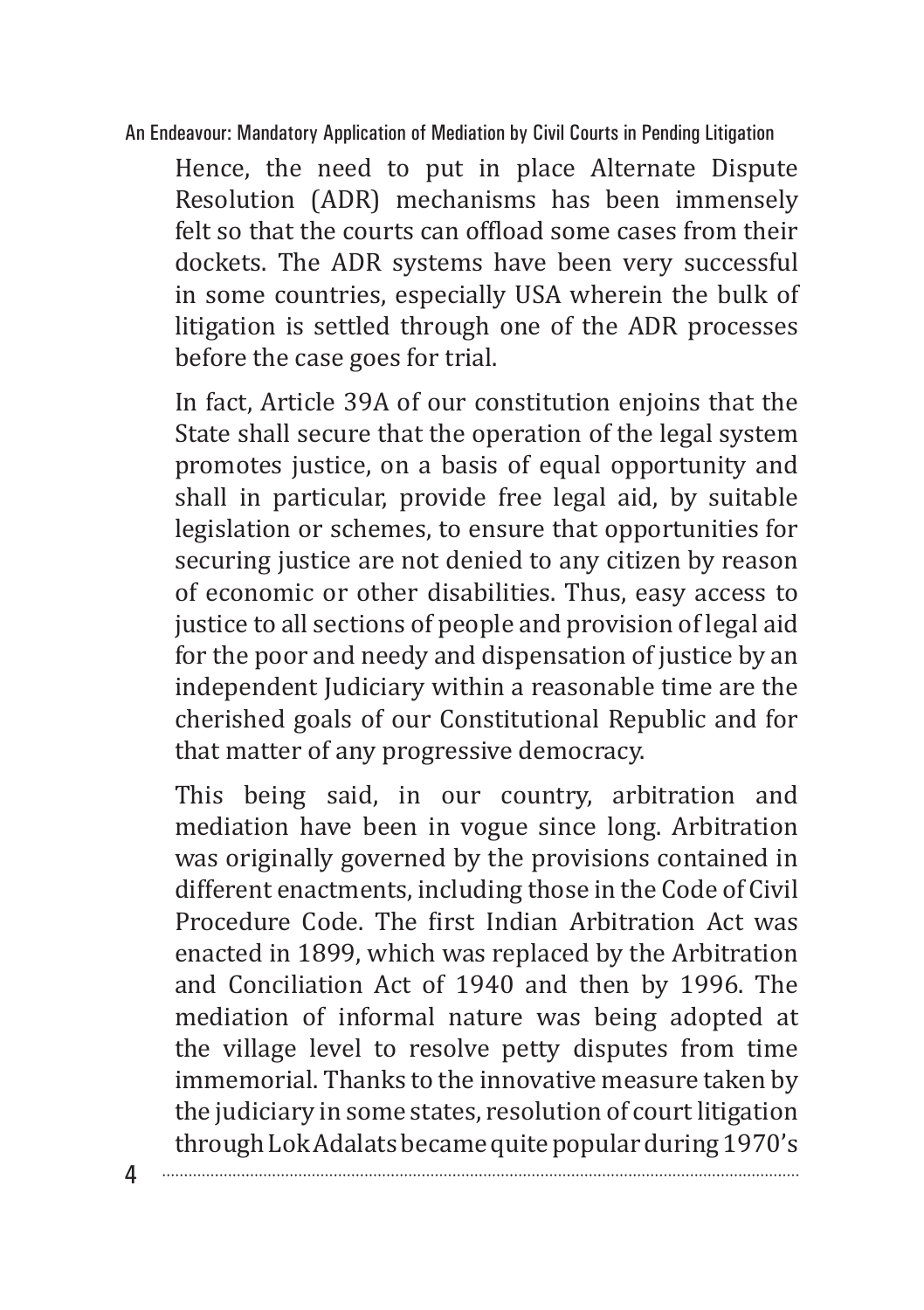and 80's. With the advent of Legal Services Authorities Act, 1987, Lok Adalats and Legal Aid Schemes have received statutory recognition and became an integral and important part of the justice delivery system. Through this lecture, I will deal and provide certain suggestions/propositions and legal provisions, which I personally feel, if applied by you all, will lead to a much efficient functioning of our judicial system. We judges play an important role in determining the fate of a case and can help and assist in identifying and reducing the number of litigations as whole, by referring the matters which need to be referred to one of the forms of ADR.

#### **2. Significance & Impact of ADR for 'Smooth' Judicial Functioning**

But before I delve into the above topic in depth, I feel it is necessary to first understand the concept and significance of ADR as a form of our adjudicatory process.

The time has come when we have to make an introspection about the effective modes of Alternate Disputes Resolution. Not only because of Docket explosion, but for variety of other reasons. I shall endeavor to highlight those other reasons when we deal with the different modes of ADR.

At the outset, among various modes of Alternate Disputes Resolution, it will be good if we find what will suit more for the type of litigation prevailing now viz-aviz the litigant mass.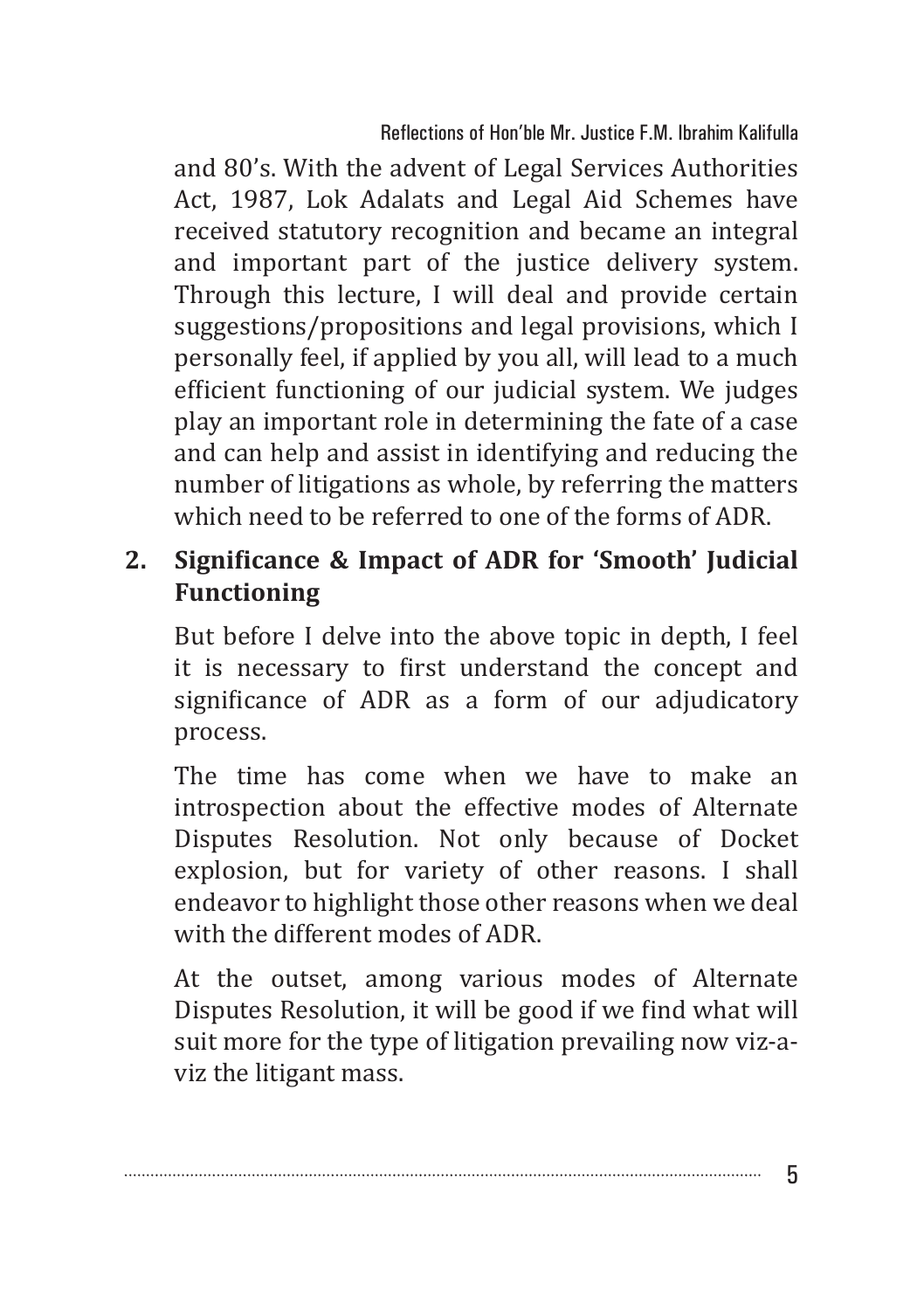In Alternate Disputes Resolution, resort is made to Arbitration by the parties who are in the know of things. For instance, Arbitration is handy for the parties dealing in commercial contracts and Government contracts. It is less expensive, time saving, free from procedural hazards and other formalities. But as days passed on and awareness improved, the said mode has now become comparatively costly at least in the private sector commercial transactions. One other pitfall is the scope for collateral proceedings being raised in the courts under the provisions of Arbitration and Conciliation Act at the initial stages themselves under Sections 9, 10, 11 and 24 of the Act. Even after the preliminary award or final award, parties are entitled to move the judicial forum for challenge on different grounds and thereby provide scope for further litigation. Keeping such shortcomings in the said mode of Alternate Disputes Resolution, it will have to be held that it may not be fully suitable for all types of litigations and the litigants in general. A comparative study of the said mode of Alternate Disputes Resolution with the most suitable one can be made at the relevant and appropriate stage of discussion.

One other mode of Alternate Disputes Resolution, which is statutorily recognized, is conciliation. Conciliation as a mode of settlement between parties has been working well for more than five decades in the Industries and Labour Sector. In fact, under the provisions of the Industrial Disputes Act, 1947, Sections 7, 10, 11, 12 and 18 have been prescribed. There are statutory authorities designated as Conciliation Officer, right from the level of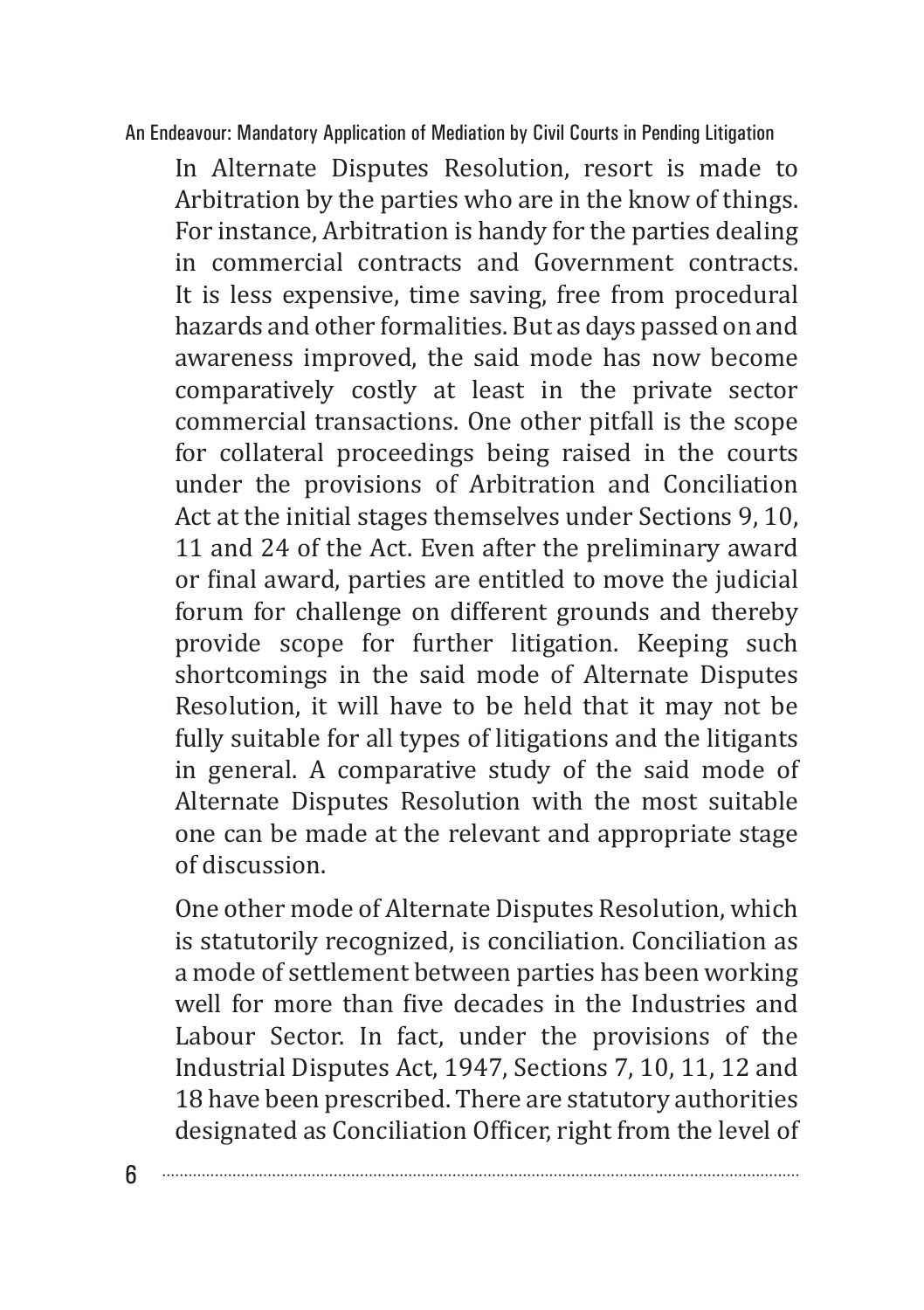Labour Officer up to the level of Commissioner of Labour who play the role of Conciliation Officer to bring about a settlement between workmen and management. But one relevant factor to be borne in mind is that even settlements arrived at between them either at the bilateral or tripartite level, are open to challenge before the prescribed judicial forum as a matter of course. Barring usage of conciliation as a mode of settlement between disputing parties in such labour related issues, conciliation as a mode of settlement process is not in vogue in other types of litigations. One other factor may be that there are no definite groups or trained personnel available to practice the said method of Resolution as an established mechanism. Though, in the Arbitration and Conciliation Act, the expression Conciliation is prominently used, the said mode of Resolution has not been put into practice as a common method of Settlement Resolution.

It is, however, relevant to note that the conciliation machinery under the industrial Disputes Act has been working well for the past several decades in resolving disputes among the workmen and managements in the Industrial and commercial sector. Cost wise, since the conciliation machinery has been set up under the Industrial Disputes Act, as a statutory forum, virtually there is nil cost except to the State Exchequer. The Conciliation Officer under the Industrial Dispute Act, having regard to those regulated working pattern on a day to day basis dealing with variety of labour related issues are able to handle the said machinery effectively. In fact, having regard to the systematic way of dealing of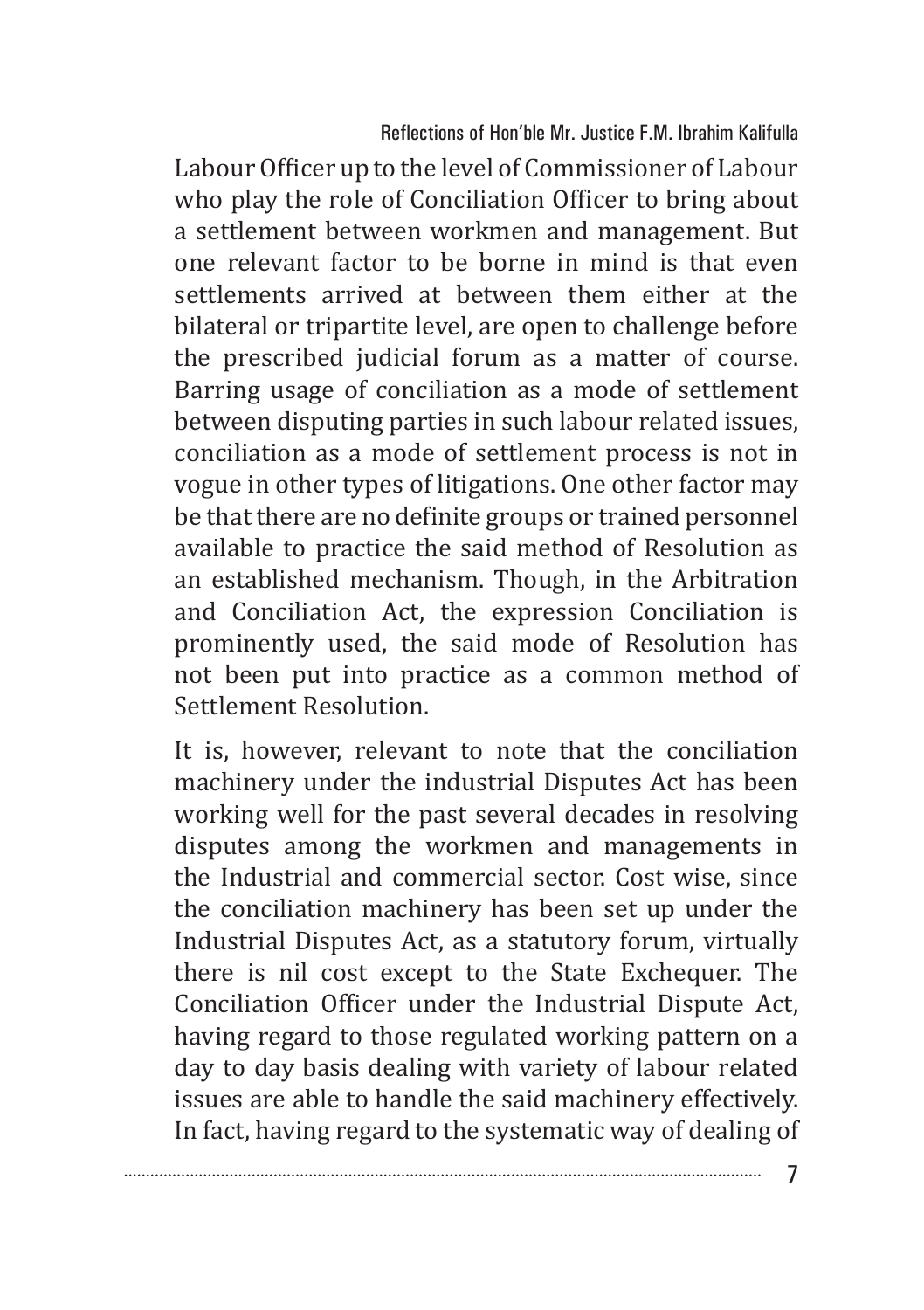such conciliation machinery, even high profile disputes are more effectively handled without providing scope for such disputes getting exploded or causing grave set back to the Industrial Sector as well as to the society at large. In fact, such heavy staked disputes get resolved quickly without much hassle and with less monetary loss. Say for instance, the Air India disputes. Though in the first blush, one might feel to think as though there were huge monetary loss and public inconvenience, compared to the magnitude of the issue raised and the stand point of the Management of the Airlines and the volume of the employees, once the issue got resolved at the intervention of High Level Conciliation forum, the whole issue got settled, bringing about a final solution without any extra cost and without any casualty. Above all, the stratum of the issue being litigated in courts was brought to an end. It is not known, as to why the State, inspite of extraordinary growth of litigation, has not even attempted to set up similar such machinery to resolve civil litigations. As on date, since there is no such organized machinery available, the said mode is not resorted to for resolution and consequently one has to think of any other alternate method.

Baring the above two types, what is ruling the field is Lok Adalat manned by the Legal Services Authority. When we talk of Lok Adalat, what comes to one's mind is to what extent the said method has worked so far in achieving the results. The hard truth remains that except in the matter of Motor Accidents Claims and to some extent cases filed under Section 138 of Negotiable Instruments Act, Lok Adalat cannot be said to have yielded any accredited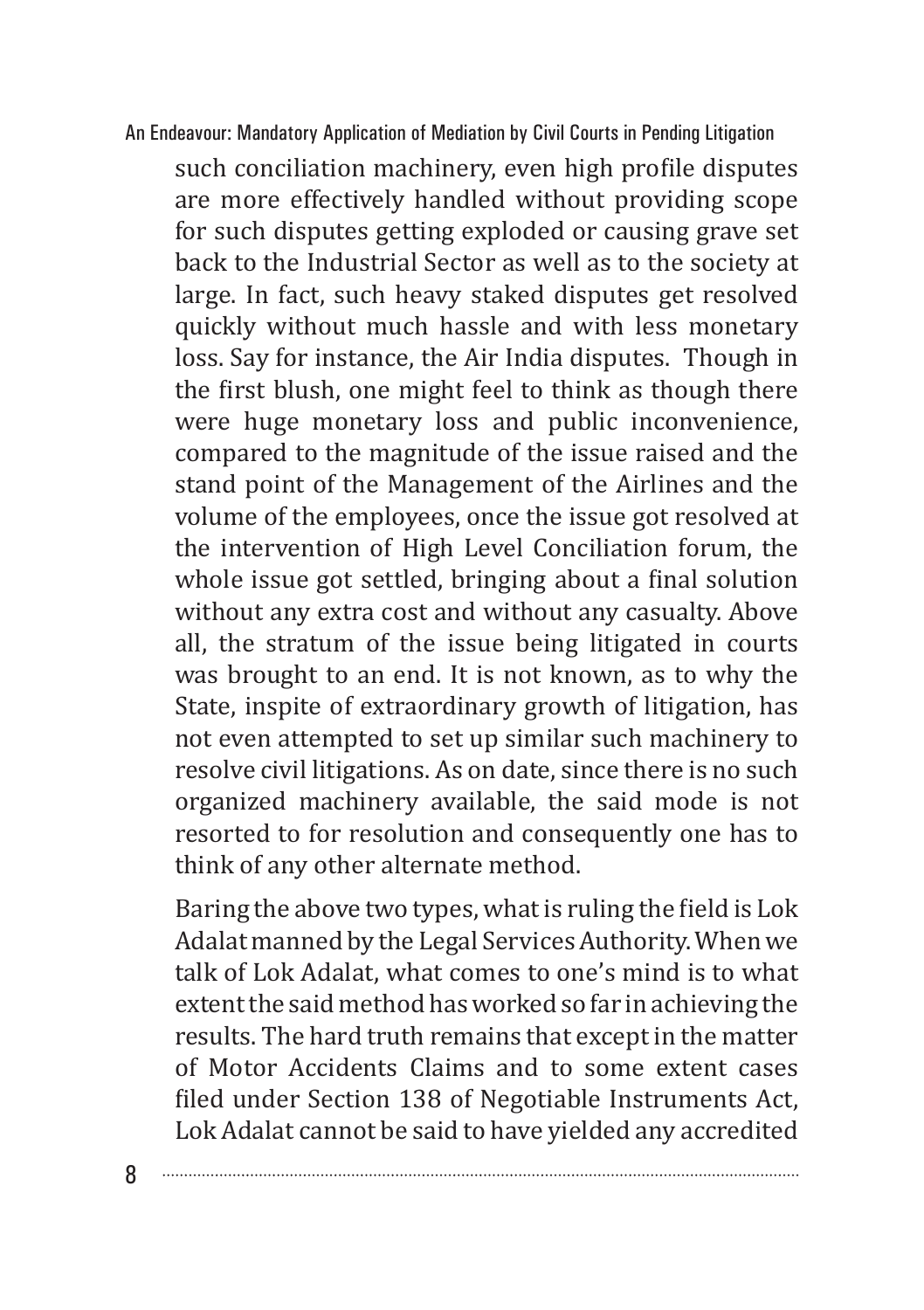results. Even for a moment, I am not suggesting that Lok Adalat as an Alternate Disputes Resolution machinery is ineffective. In fact, continuous Lok Adalats and Mega Lok Adalats have brought about considerable amount of settlements in certain types of litigations. The hard truth remains that the said machinery cannot be held to have achieved the desired results as a settled mode of Alternate Disputes Resolution in all types of litigations. At least one factor to be noted is that the personnel involved in such Lok Adalats, though were one time High Level Judicial Officers, cannot be said to have acquired any specialized training to negotiate or conciliate or mediate between the fighting litigants and goad them for a successful settlement. The greatest advantage in Lok Adalat is its cost effectiveness and less time consuming as well as the easy way of bringing about the parties to the talking table. I am of the view that, it can be made more effective by imparting some intensive training to those who preside over Lok Adalat sittings on aspects such as how to tune the minds of the litigating parties to resort to out of court settlement by highlighting the ill effects of prolonged litigation vis a vis the advantage of a settlement in the first instance as against an ultimate verdict, its vagaries, cost factor, the diminishing value of the gain after a prolonged success and above all the never ending fighting mood of the parties even after the conclusion of the litigation. Likelihood of such mindset in any human being would always be triggering further litigations causing mental agony and hardship not only to the litigating parties, but future generations to suffer for no fault of theirs. Such training, if imparted, would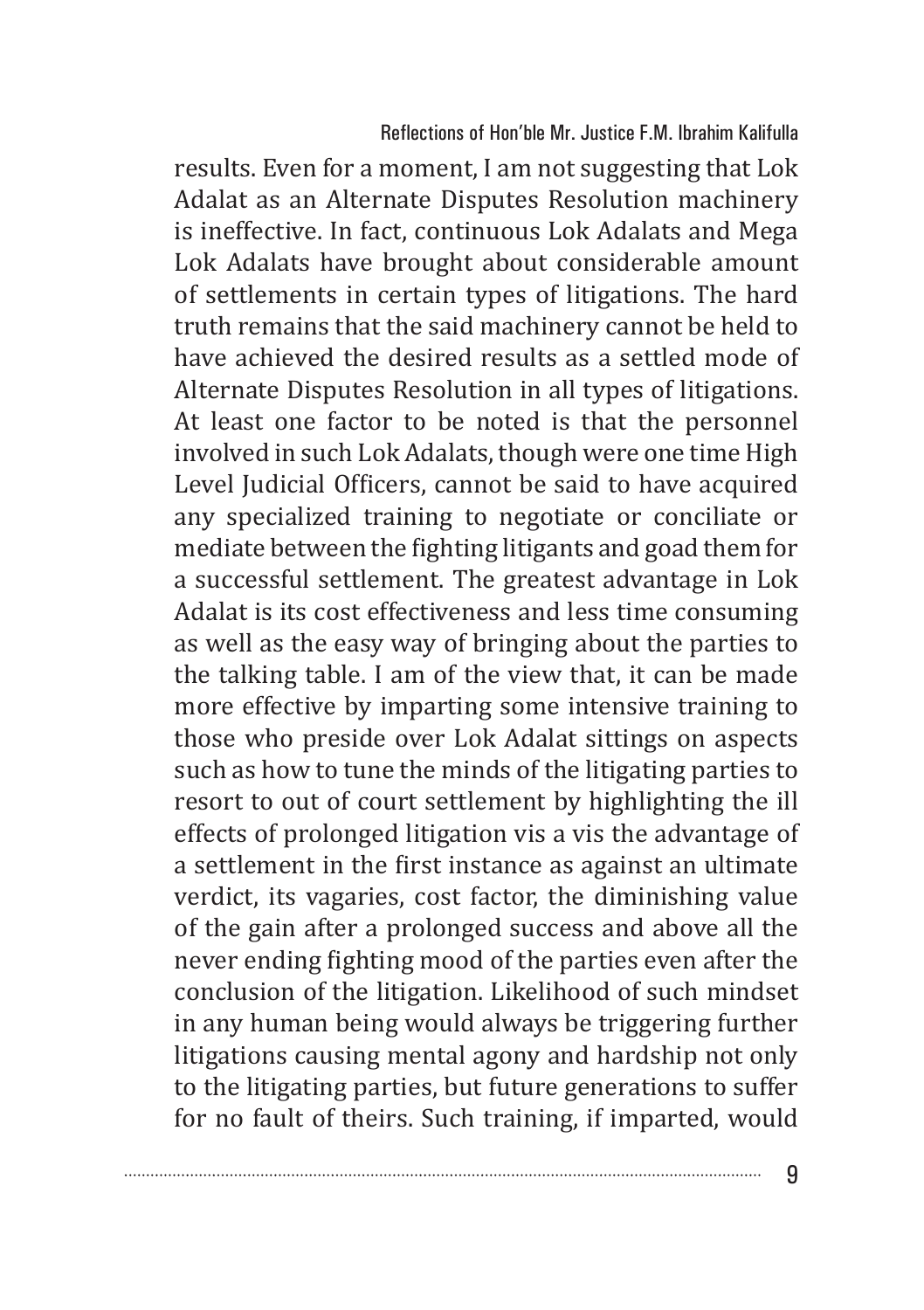not only improve the working of the Lok Adalat system more effectively, but is sure to bring about more number of settlements.

The reason why I am explaining all this so elaborately, is for all of you to ponder over and suggest similar such ideas to improve the working of the system. It will be appreciated if such of those judicial officers who actively participate / organize Lok Adalats, to delve deep into the working and suggest ways and means to improve the working of the system. In this context, it will be worthwhile to keep in mind that organizing Lok Adalats either permanent / continuous or Mega Adalats, being a statutory function, improving the working of the system by adopting new skills, improved working, updating knowledge on the working of Lok Adalats, applying different ideas for different types of litigations and different types of parties will be a welcome step. In this respect, the members of the subordinate judiciary should come forward to air their views on both improvements of the system and also the shortcomings prevailing, which hampers its successful working. Every endeavor in this respect by those interested in sharing their views may use the website of ENDEAVOR and contribute their might.

A thoughtful consideration on the working of different modes of Alternate Disputes Resolution gives us an insight as to the advantages and disadvantages existing in them.

Keeping the above mentioned perspectives in mind, when we examine one other mode, namely, the concept

10 .......................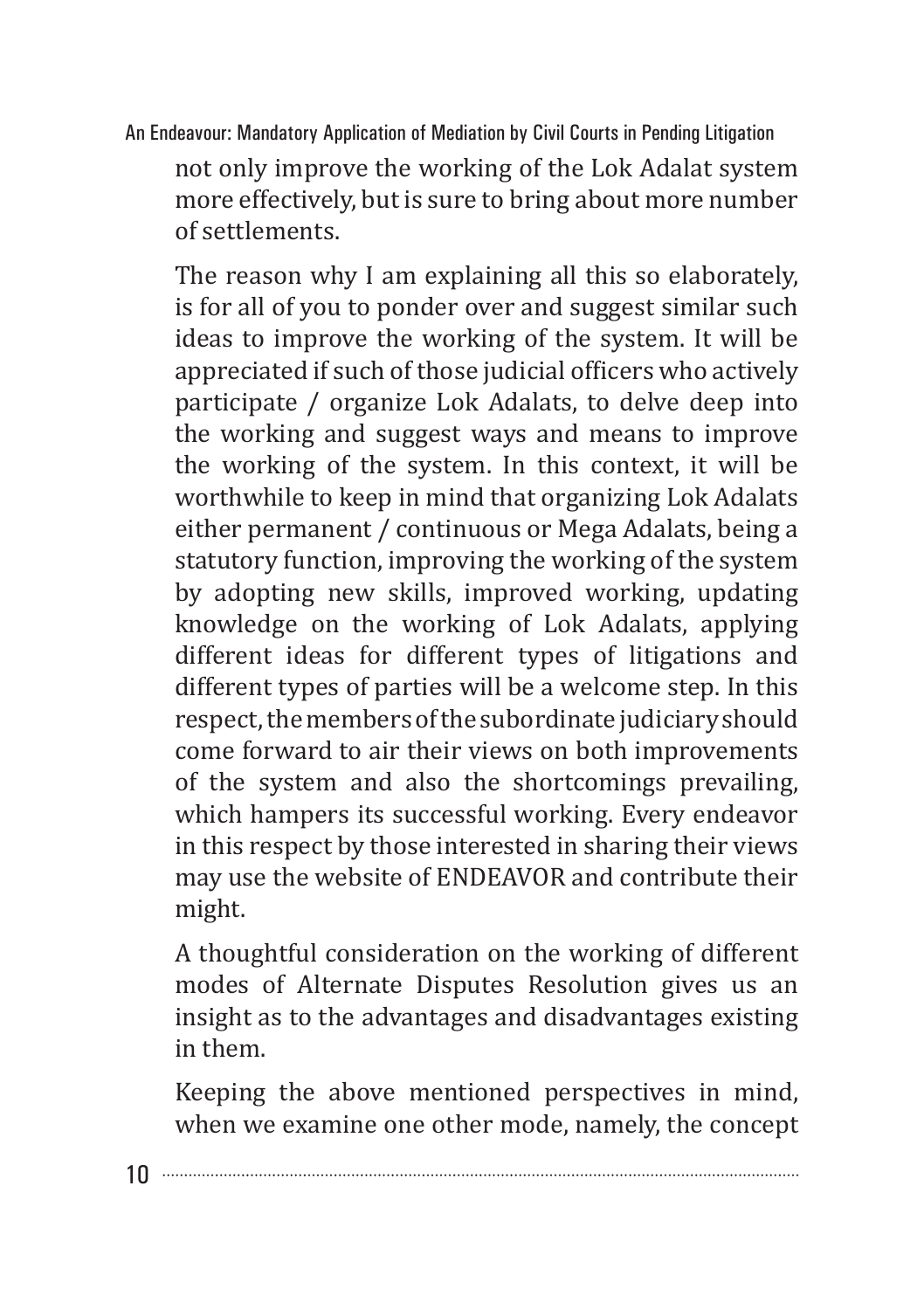of Mediation, it can be noted that the said concept has emerged in this country very recently. The said concept is undoubtedly working well in western countries as already mentioned.

The Mediation as a concept of Disputes Resolution is unique and stands apart as compared to other modes of ADR. The concept of Mediation was evolved in the latter half of the 20th Century, though its root came to some extent from the renowned age old Panchayat system that was and is prevailing in the Rural Villages. It will have to be stated that the concept of Mediation after its introduction and continuous practice has been improved in its practice to a very great extent in the last quarter of the 20th Century and after the emergence of the 21st Century, the practice has been developed to a very great extent in Western countries. To trace the history of its emergence, it had its roots in USA, notably at the POUND CONFERENCE in 1976. The Pound Conference recorded a definite resolution to embrace ADR, especially Mediation. It was followed by two enactments. The Civil Justice Reform Act, 1990 which required each federal judicial district to address and concentrate on judicial delay and congestion and suggest an alternate machinery to release the congestion. The Administrative Dispute Resolution Act, 1996 required several federal agencies to use ADR, as Postal and Air Force and expanded the use of ADR, by appointing specialists, and thereby, settling government and labour disputes amicably.

Several thousand statues emerged to adopt Mediation as a Mandatory use for dispute Resolution. The State Bar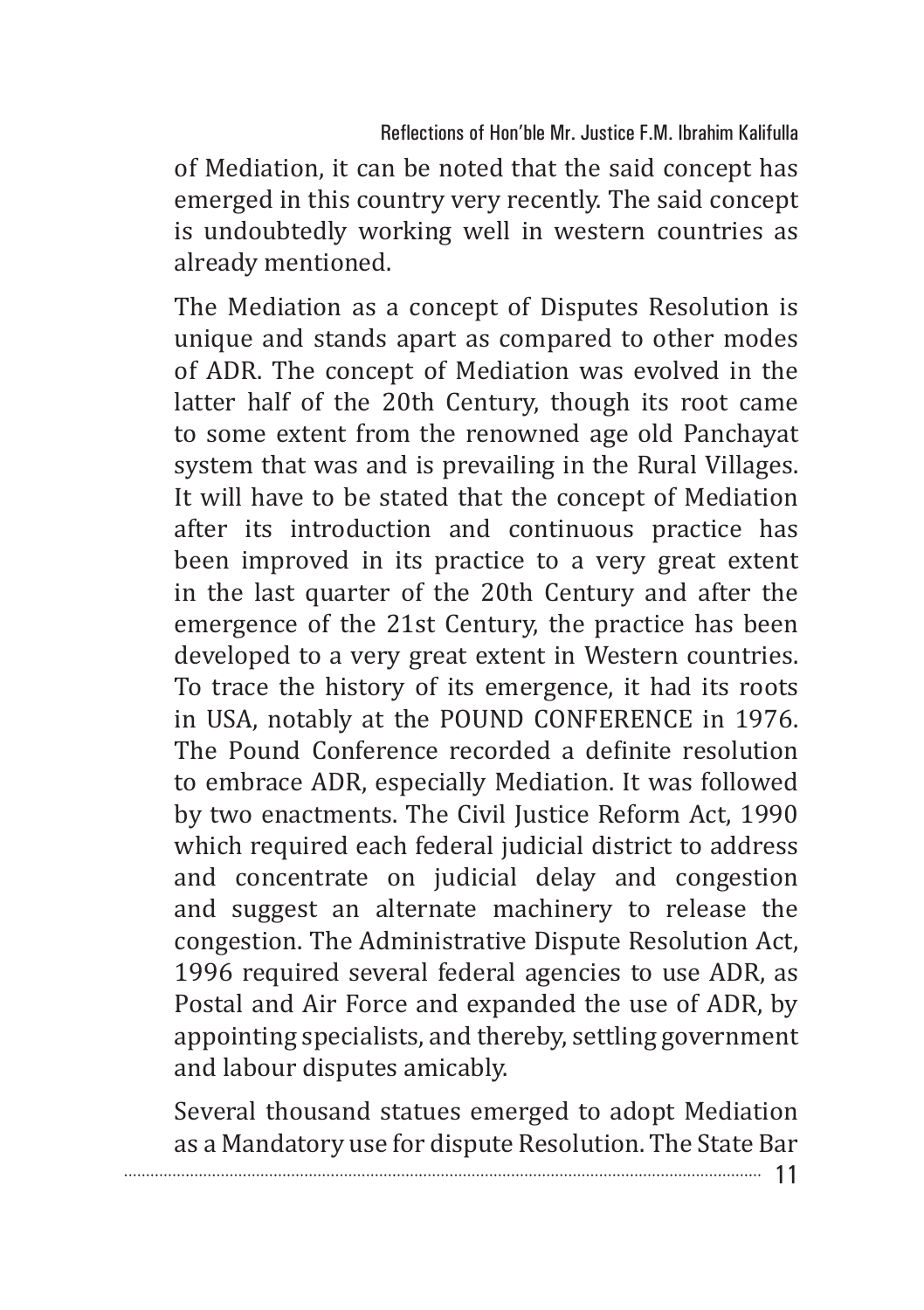Associations set up Mediation Centers. The American Bar Association has its intensive Disputes Resolution Section which holds a bigger annual conference than its litigation section. Many Companies are committed to Mediation. Several countries have set up Mediation Centers and the cases are taken off the courts mandatorily to undergo the process of Mediation before the court appointed Mediators.

Other countries, like United Kingdom also introduced Court annexed Mediation as an alternate for Disputes Resolution Mechanism. UK introduced civil Procedure reforms in 1999 for active Care Management Reforms. In 2001 Lord Chancellor's Department announced that all Government disputes should resort to resolve litigations by adopting settlement procedures. Courts discouraged parties by denying costs where they unreasonably declined to adopt settlement procedure. At the same time in the commercial sector there was innate approach for resort to ADR Mechanism. Similarly in Australia, South Africa and Sri Lanka, ADR Mechanism in the place of litigation process was encouraged and implemented.

In fact, *Justice Warren Burger*, the former CJI of the American Supreme Court had observed, while discussing on the importance of ADR:

*"the harsh truth is that we may be on our way to a society overrun by hordes of lawyers, hungry as locusts, and bridges of Judges in numbers never before contemplated. The notion-that ordinary people want black robed judges, well-dressed lawyers, fine paneled court rooms as the*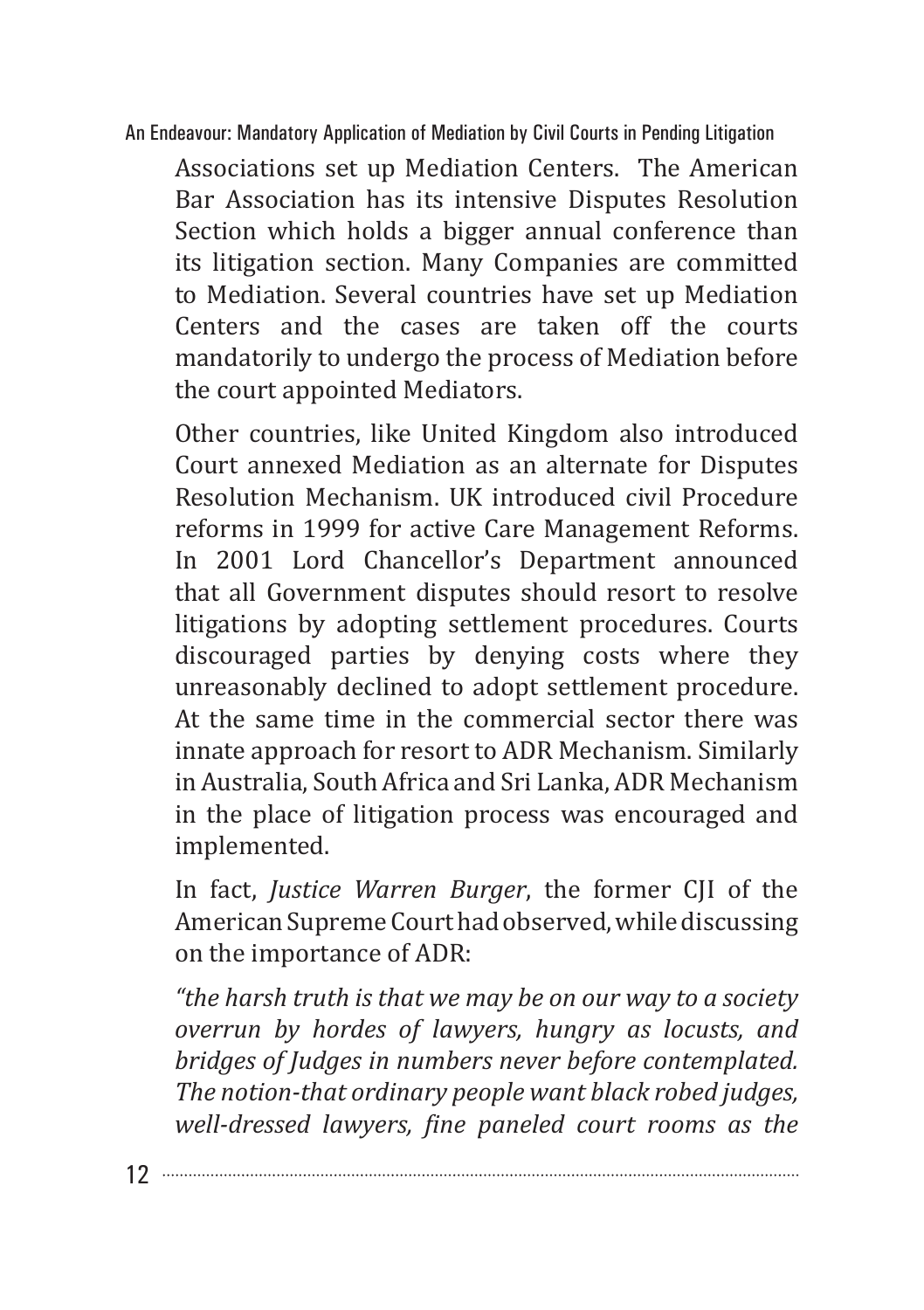*setting to resolve their disputes, is not correct. People with legal problems like people with pain, want relief and they want it as quickly and inexpensively as possible". Based on this above quote, I would like to enumerate the benefits or advantages that can be accomplished by the ADR system. They are summed up here briefly:*

- 1. Reliable information is an indispensable tool for the adjudicator. Judicial proceedings make a halting progress because of reluctance of parties to part with inconvenient information. ADR moves this drawback in the judicial system. Information can be gathered more efficiently by an informal exchange across the table. Therefore, ADR is a step towards success where judicial system has failed in eliciting facts efficiently.
- 2. In Mediation or Conciliation, parties are themselves prodded to take a decision, since they are themselves decision-makers and they are aware of the truth of their position, the obstacle does not exist.
- 3. The formality involved in the ADR is lesser than traditional judicial process and costs incurred is very low in ADR
- 4. The cost procedure results in a win-lose situation for the disputants
- 5. Finality of the result, the time required to be spent is less, efficiency of the mechanism, possibility of avoiding disruption.

Till now I have dealt in detail, with the significance and need of ADR in our judicial system and believe this would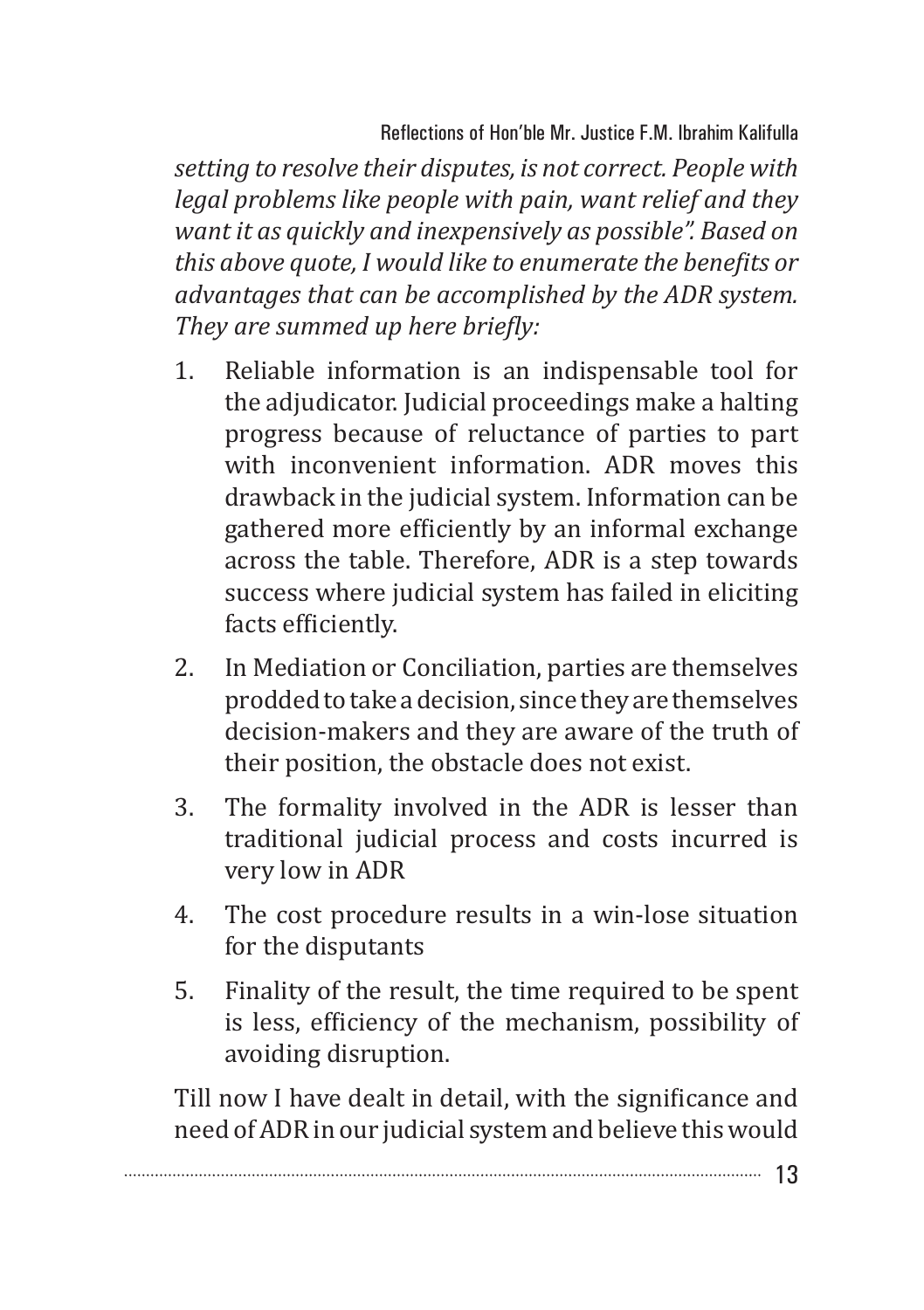have given all of you a complete understanding of our current scenario. In light of this context I would like to enumerate certain provisions from the civil procedure code and certain other statutes, which encourages or promotes settlement, via ADR, and the crucial role played by judges in these scenarios.

# **3. Provisions in CPC 'Supporting & Promoting' ADR**

The Civil procedure is the body of law that sets out the rules and standards that courts follow when adjudicating civil lawsuits and govern how a lawsuit or case may be commenced, what kind of service of process (if any) is required, the types of pleadings or statements of a case, motions or applications, and orders allowed in civil cases, the timing and manner of depositions and discovery or disclosure, the conduct of trials, the process for judgment, various available remedies, and how the courts and clerks must function.

Section 89 is generally understood as the only provision in CPC which provides for out of the court settlement; but this I have to state is a misconstrued notion among the legal members, as there are many other provisions under the act which support & promote settlement.

Even prior to the existence of Section 89 of the Civil Procedure Code (CPC), there were various provisions that gave the power to the courts to refer disputes to mediation, which sadly have not really been utilized. Such provisions, inter alia, are in the Industrial Disputes Act, the Hindu Marriage Act and the Family Courts Act and also present in a very nascent form via Section 80, Section 107(2), Section 147, Order 23 Rule 3, Rule 5 B of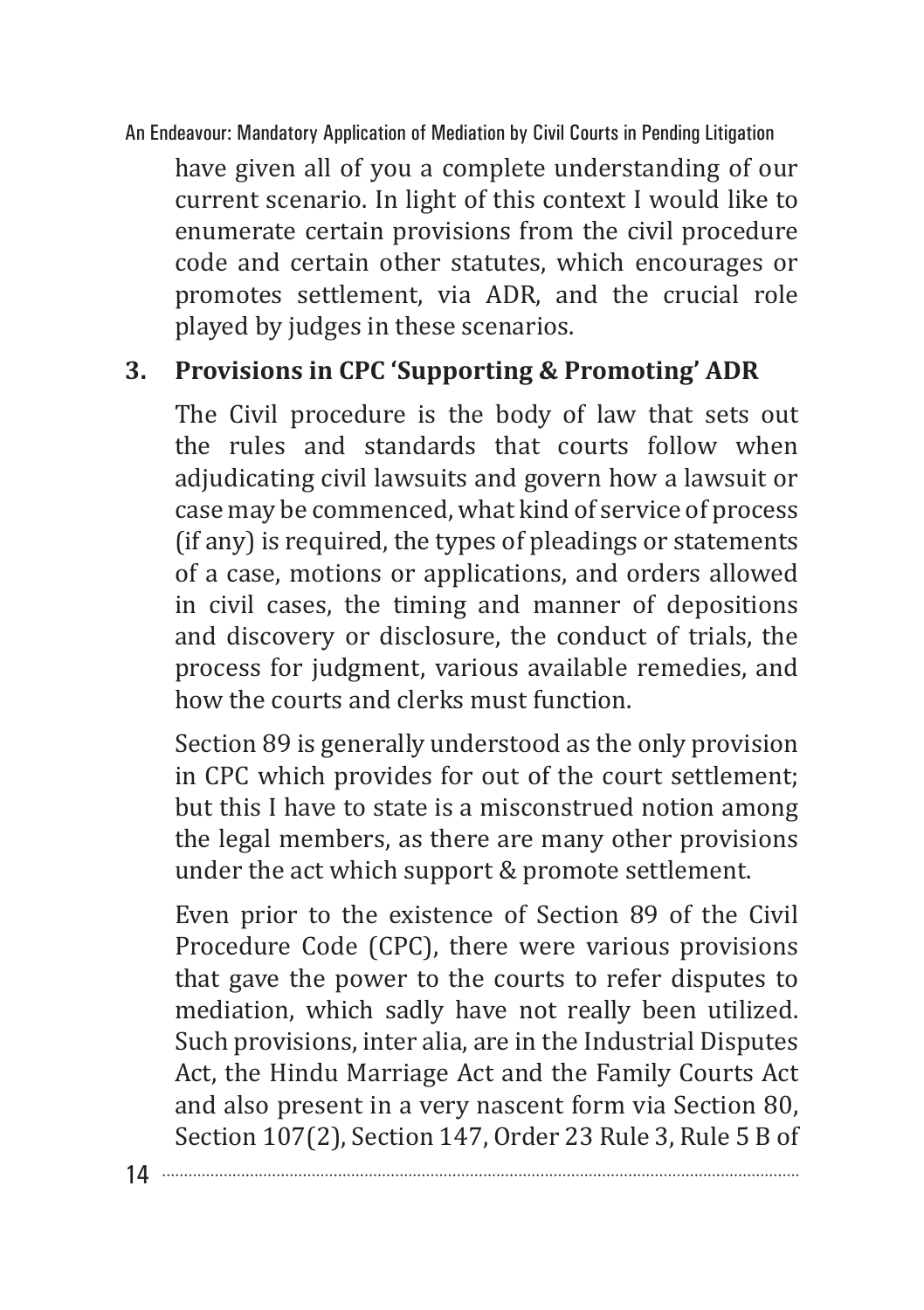Reflections of Hon'ble Mr. Justice F.M. Ibrahim Kalifulla

Order 27, Order 32 A and Order 36 of the CPC, 1908. A trend of this line of thought can also be seen in *ONGC v. Western Co. of Northern America3 and ONGC Vs. Saw Pipes Ltd.4*

Before I discuss the CPC provisions, here are a few examples of some other statutes and their provisions respectively supporting settlement;

- i. *Industrial Disputes Act, 1947* provides the provision both for conciliation and arbitration for the purpose of settlement of disputes. (I have already discussed these provisions). In *Rajasthan State Road Transport Corporation v. Krishna Kant*, 5 the Supreme Court observed: *"The policy of law emerging from Industrial Disputes Act and its sister enactments is to provide an alternative dispute-resolution mechanism to the workmen, a mechanism which is speedy, inexpensive, informal and unencumbered by the plethora of procedural laws and appeals upon appeals and revisions applicable to civil courts. Indeed, the powers of the courts and tribunals under the Industrial Disputes Act are far more extensive in the sense that they can grant such relief as they think appropriate in the circumstances for putting an end to an industrial dispute."*
- ii. *Section 23(2) of the Hindu Marriage Act, 1955* mandates the duty on the court that before granting relief under this Act, the Court shall in

<sup>3</sup> 1987 SCR (1) 1024

<sup>4</sup> AIR 2003 SC 2629

<sup>5</sup> 1995 SC (5) 75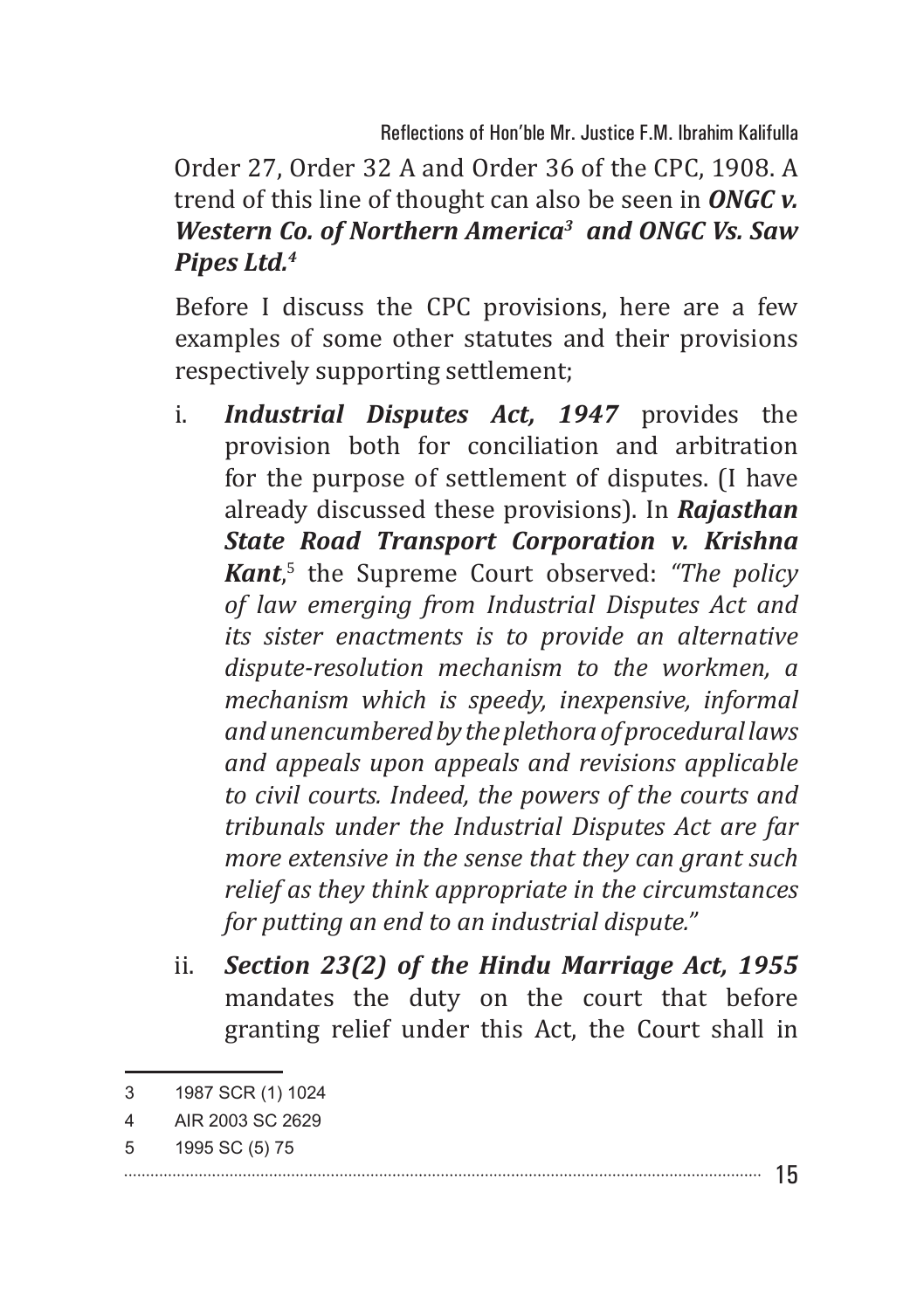the first instance, make an endeavor to bring about a reconciliation between the parties, where it is possible according to nature and circumstances of the case. For the purpose of reconciliation the Court may adjourn the proceeding for a reasonable period and refer the matter to a person nominated by the court or parties with the direction to report to the court as to the result of the reconciliation. *[Section 23(3) of the Act].*

iii. *The Family Court Act, 1984* was enacted to provide for the establishment of Family Courts with a view to promote conciliation in, and secure speedy settlement of, disputes relating to marriage and family affairs and for matters connected therewith by adopting an approach radically different from that ordinary civil proceedings. *[K.A.Abdul Jalees v. T.A.Sahida]6* . Section 9 of the Family Courts Act, 1984 lays down the duty of the family Court to assist and persuade the parties, at first instance, in arriving at a settlement in respect of subject matter. The Family Court has also been conferred with the power to adjourn the proceedings for any reasonable period to enable attempts to be made to effect settlement if there is a reasonable possibility.

# **3.1. Provisions under CPC are hereby enumerated in detail:**

I. **Section 80(1)** of Code of Civil Procedure lays down that no suit shall be instituted against the government or public officer unless a notice

<sup>6</sup> (2003) 4 SCC 166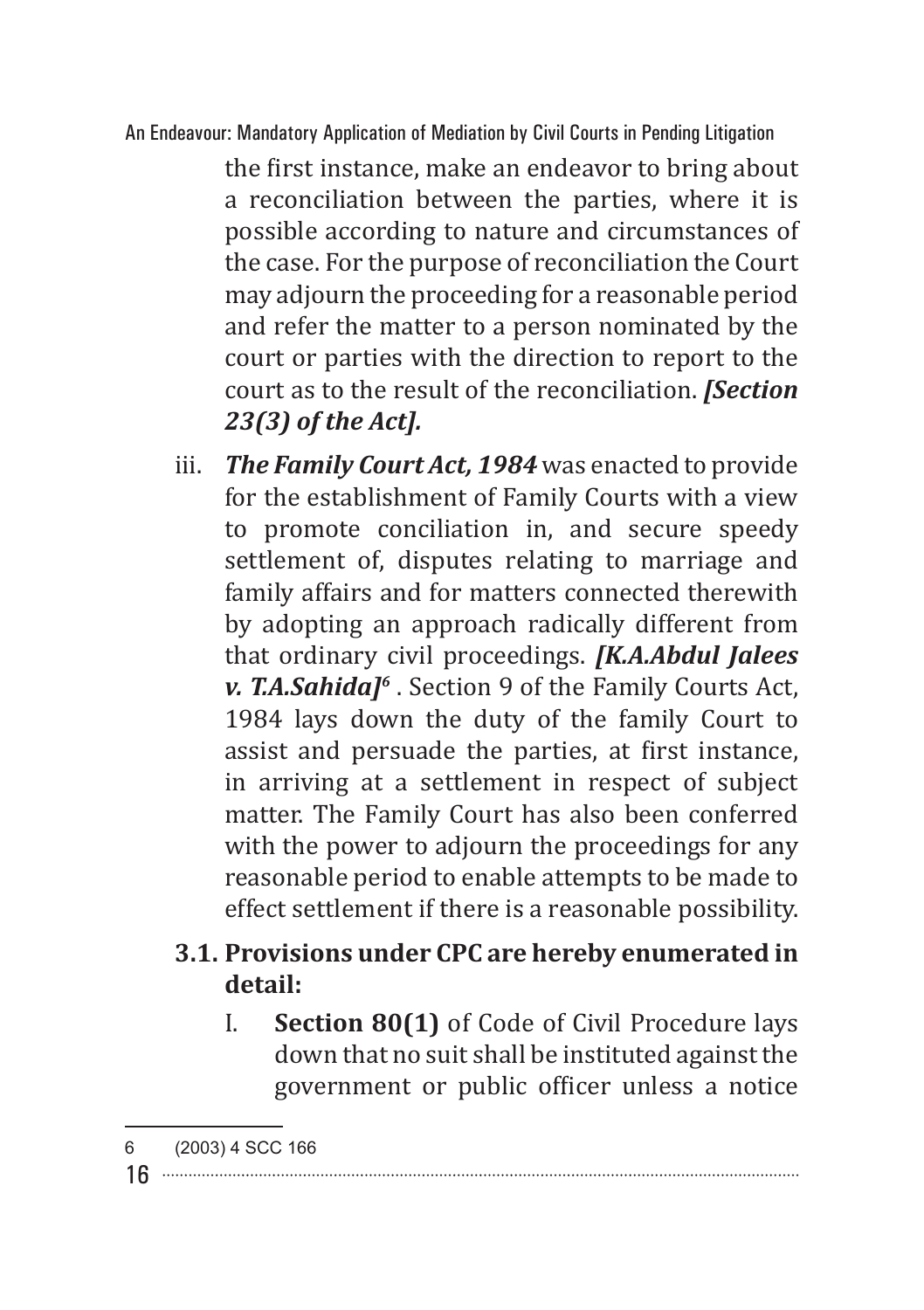Reflections of Hon'ble Mr. Justice F.M. Ibrahim Kalifulla has been delivered at the government office stating the cause of action, name, etc.

- **The object of Section 80 of CPC** the whole object of serving notice  $u/s$  80 is to give the government sufficient warning of the case which is of going to be instituted against it and that the government, if it so wished can settle the claim without litigation or afford restitution without recourse to a court of law. *[Ghanshyam Dass v. Domination of India]*<sup>7</sup> . It is to give the government the opportunity to consider its legal position and if that course if justified, to make amends or settle the claim out of court. - *[Raghunath Das v. UOI]*. 8
- Section-80 of CPC is also a provision to initiate conciliation and give an opportunity to the Government to settle the matter amicably prior to institution of a suit in the court. A statutory notice of 2 months before the proposed action under section 80 Civil Procedure Code 1908 is intended to alert the State to negotiate a just settlement or at least have the courtesy to tell potential outsiders why the claim is being resisted. The underlying object is to curtail litigation and is also to curtail the area of dispute and controversy.

<sup>7</sup> (1984) 3 SCC 46

<sup>8</sup> AIR 1969 SC 674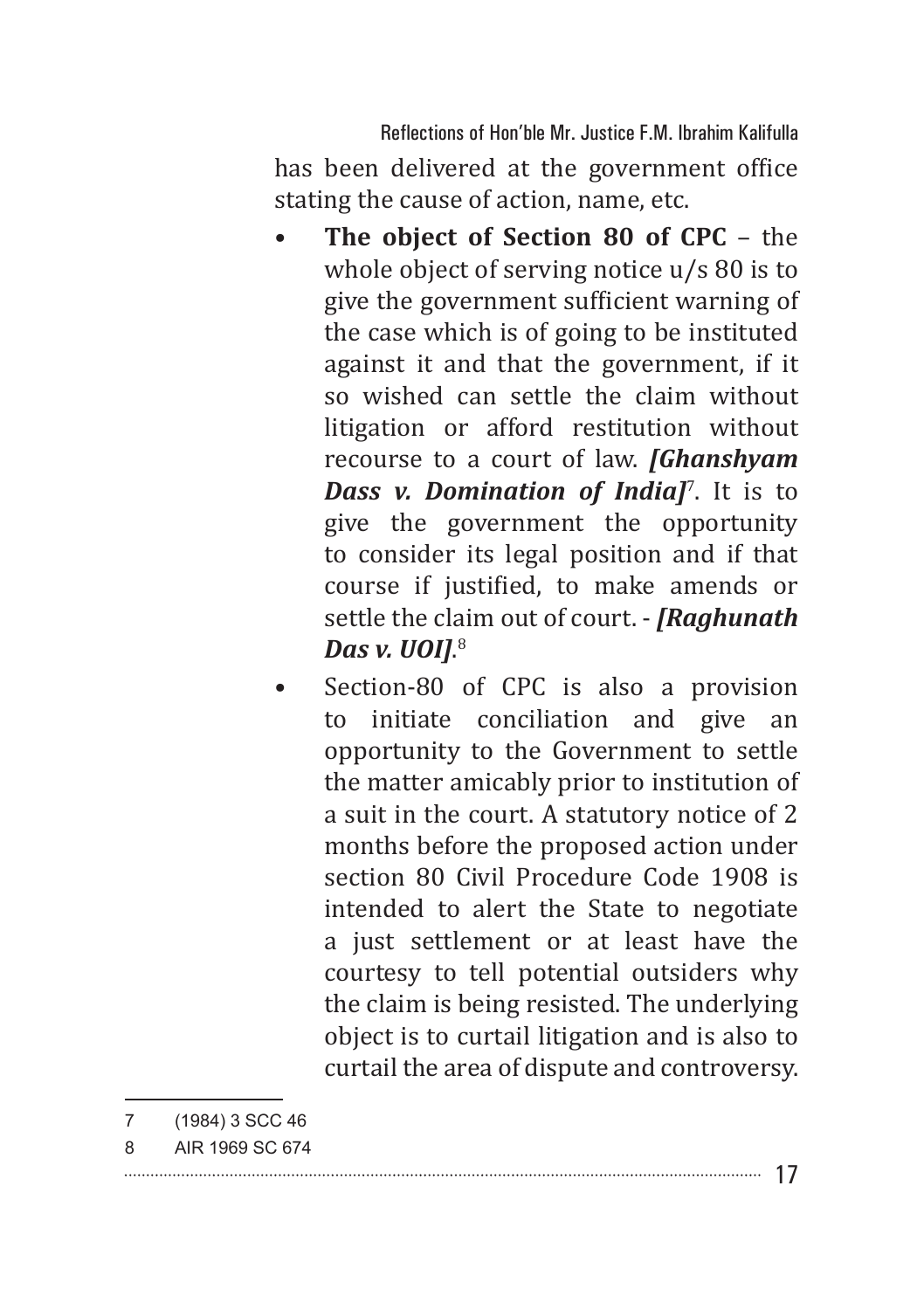Similar provisions also exist in various other legislations as well.

- Wherever the statutory provision requires service of notice as a condition precedent for filing of suit and prescribed period thereof, it is not only necessary for the Governments or departments or other statutory bodies to send a reply to such a notice but it is further necessary to properly deal with all material points and issues raised in the notice. It is to be noted that Government of India and State Governments are the largest litigants in India.
- A litigation policy for the State involves settlement of governmental disputes with citizens in sense of conciliation rather than in a fighting mood. Indeed it should be a directive on the part of the State to empower its law officer to take steps to compromise disputes rather than continue them in court. The Supreme Court of India had emphasized that Governments must be made accountable by Parliamentary Social audit for wasteful litigation expenditure inflicted on the community through its inaction.
- The Government, government departments or statutory authorities are defendants in a large number of suits pending in various courts in the country.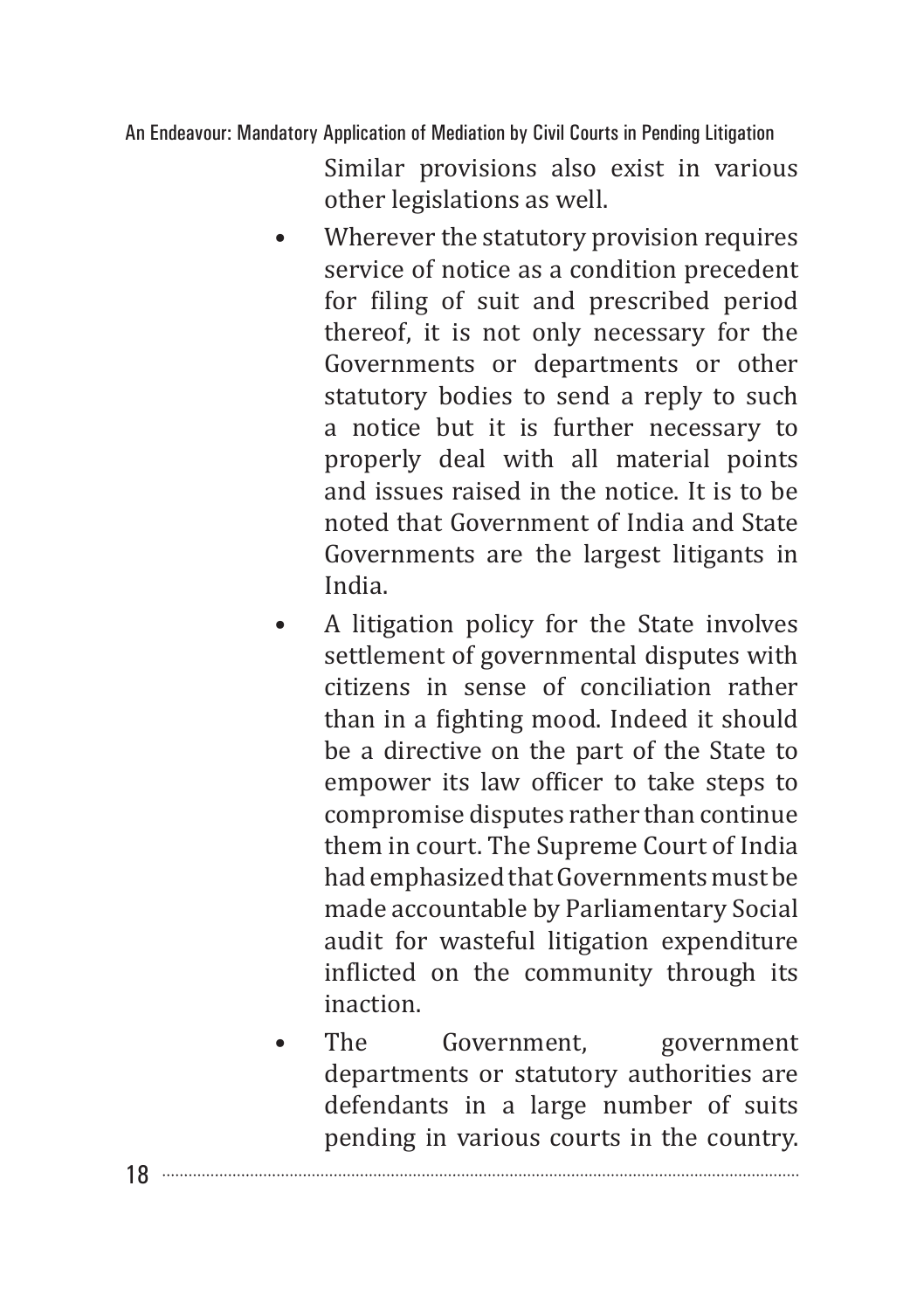Reflections of Hon'ble Mr. Justice F.M. Ibrahim Kalifulla But in a large number of cases either the notice neither is replied to or in the few cases where a reply is sent, it is generally vague and evasive. The result is that the object underlying Section 80 CPC and similar provisions gets defeated. It not only gives rise to avoidable litigation but also results in heavy expenses and costs to the exchequer as well. A proper reply can result in reduction of litigation between the State and citizens. Having regard to the existing state of affairs the Supreme Court of India has directed that all Government, Central or State or other authorities concerned, whenever any statute requires service of notice as a condition precedent for filing of suit or other proceedings against it, to nominate, within a period of three months, an officer who shall be made to ensure that replies to notices under Section 80 or similar provisions are sent within the period stipulated in a particular legislation. The replies shall be sent after due application of mind. This direction of Supreme Court shall put the Government authorities in a conciliation mode and promote early settlement of disputes. Hence, it is your role as judges to identify these situations and resolve them at the threshold.

|--|--|--|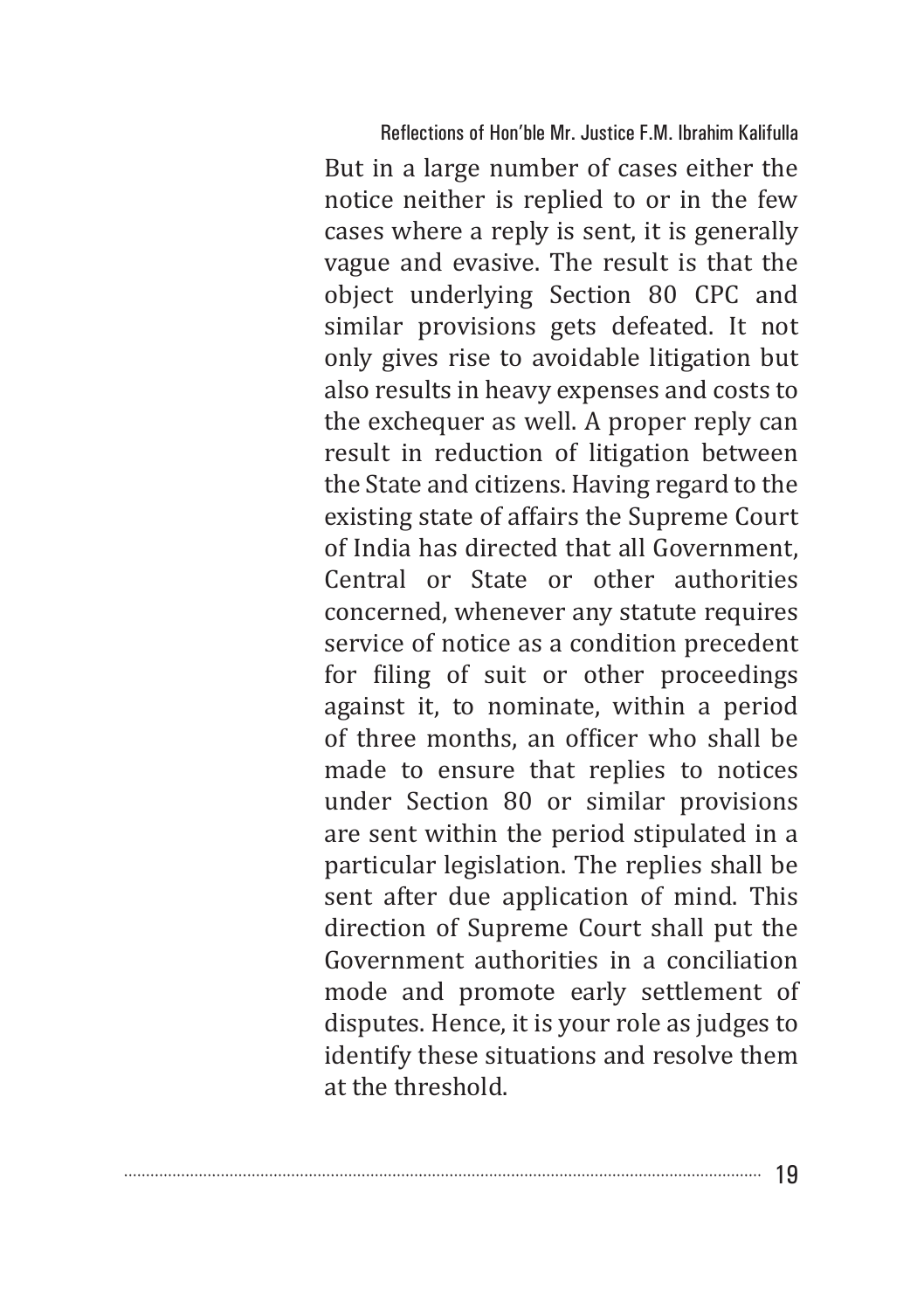#### **II. Section 89**

By the CPC (amendment) Act 1999, section 89 had been introduced in the CPC, 1908 and it became effective from 01-07-2002. Section 89 in CPC reads as follows;

*"Settlement of disputes outside the Court- (1) Where it appears to the court that there exist elements of a settlement which may be acceptable to the parties, the court shall formulate the terms of settlement and give them to the parties for their observations and after receiving the observation of the parties, the court may reformulate the terms of a possible settlement and refer the same for-*

- *(a) arbitration;*
- *(b) conciliation*
- *(c) judicial settlement including settlement through Lok Adalat; or*
- *(d) mediation.*
- *(2) Where a dispute had been referred-*
	- *(a) for arbitration or conciliation, the provisions of the Arbitration and Conciliation Act, 1996 shall apply as if the proceedings for arbitration or conciliation were referred for settlement under the provisions of that Act.*
	- *(b) to Lok Adalat, the court shall refer the same to the Lok Adalat in accordance with the provisions of sub-section (1) of section 20 of the Legal Services Authority Act, 1987 and all other provisions of that Act shall apply in respect of the dispute so referred to the Lok Adalat;*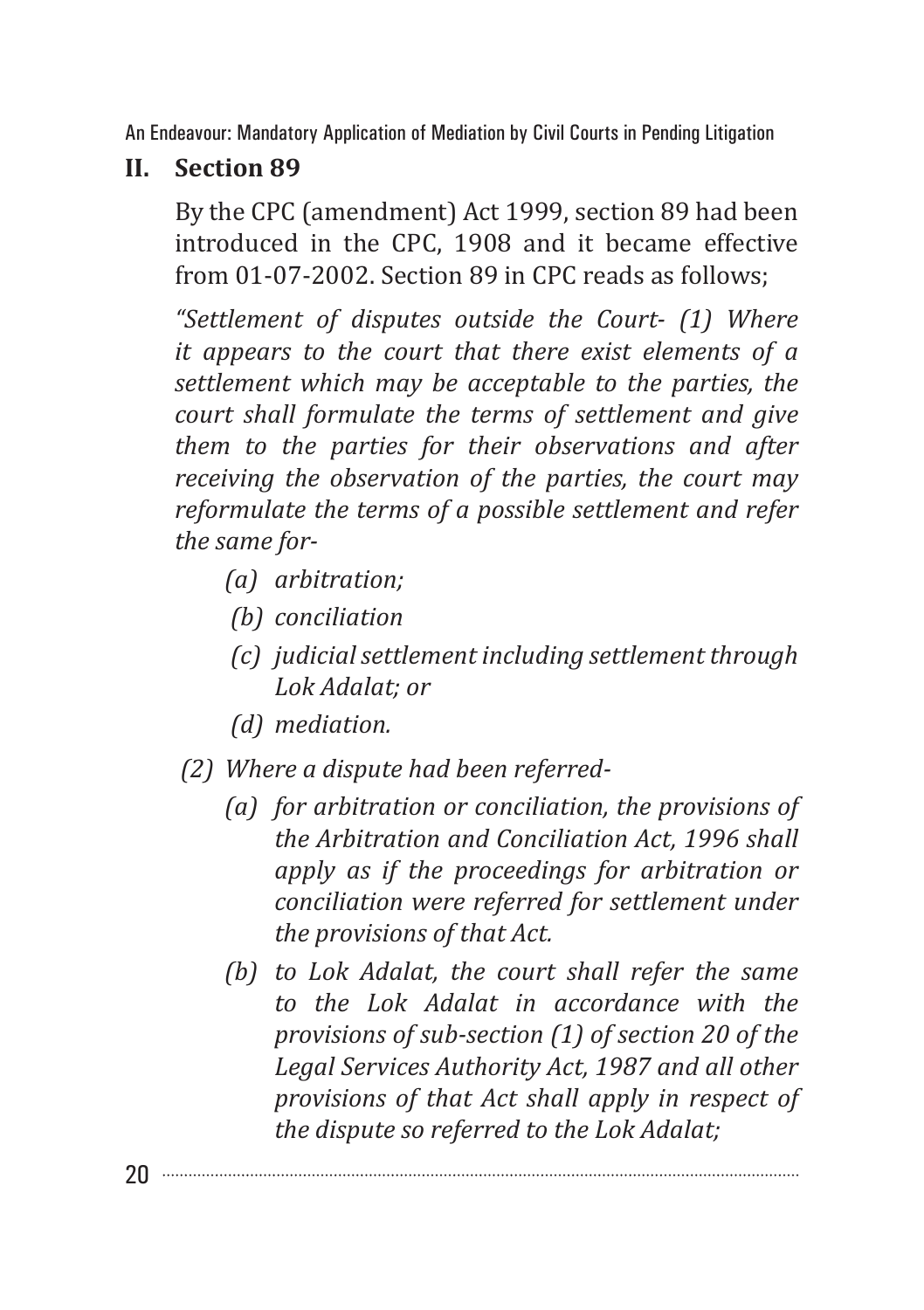- *(c) for judicial settlement, the court shall refer the same to a suitable institution or person and such institution or person shall be deemed to be a Lok Adalat and all the provisions of the Legal Services Authority Act, 1987 shall apply as if the dispute were referred to a Lok Adalat under the provisions of that Act;*
- *(d) for mediation, the court shall effect a compromise between the parties and shall follow such procedure as may be prescribed.*

*The related provisions which were incorporated by the same amendment act are those contained in Rules 1A, 1B and 1C of Order X, CPC, which are extracted hereunder:*

## *1A. Direction of the Court to opt for any one mode of alternative dispute resolution.*

*After recording the admissions and denials, the court shall direct the parties to the suit to opt either mode of the settlement outside the court as specified in subsection (1) of section 89. On the option of the parties, the court shall fix the date of appearance before such forum or authority as may be opted by the parties.*

#### *1B. Appearance before the conciliatory forum or authority*

*Where a suit is referred under rule 1 A, the parties shall appear before such forum or authority for conciliation of the suit.*

*1C. Appearance before the court consequent to the failure of efforts of conciliation*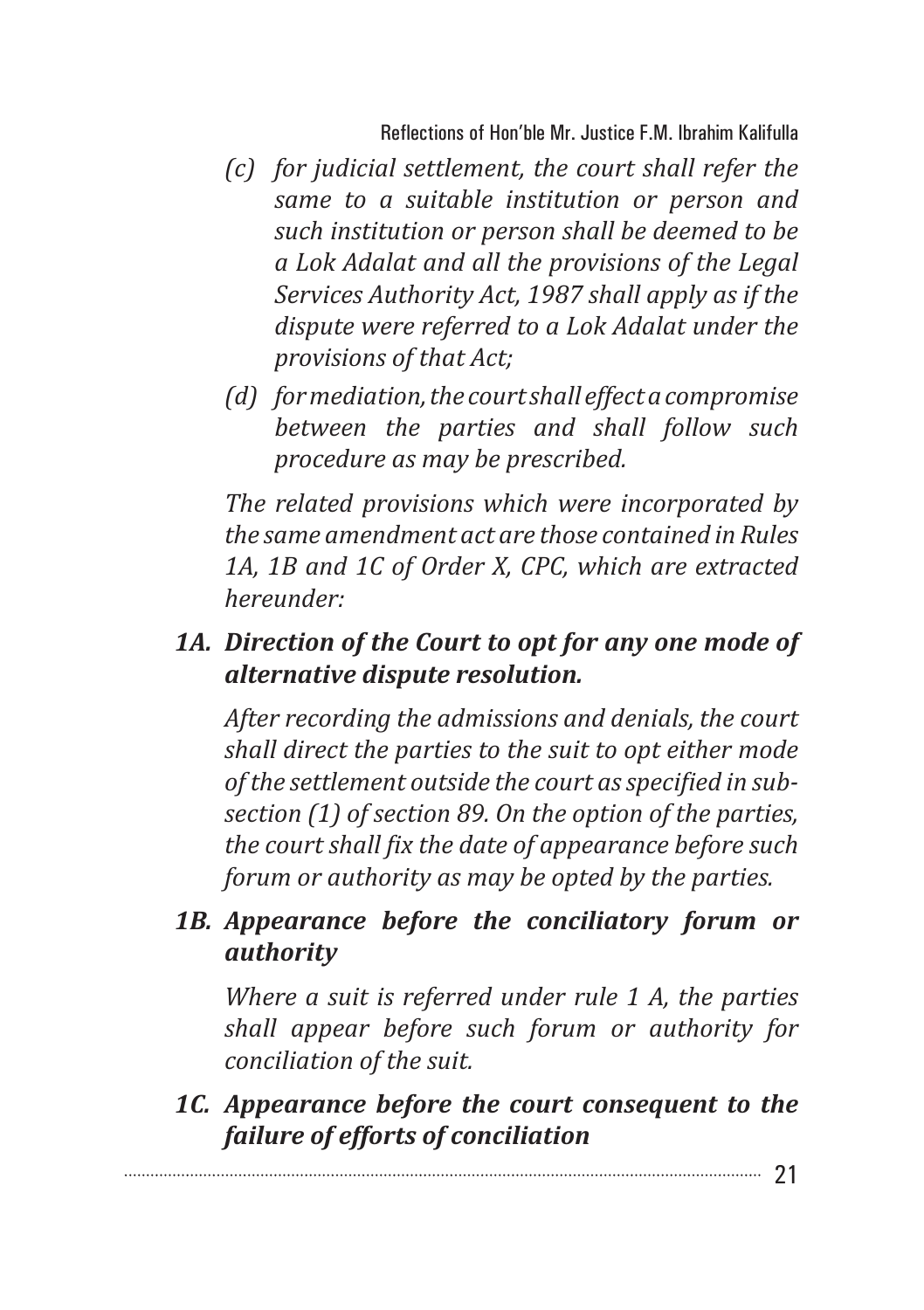*Where a suit is referred under rule 1A and the presiding officer of conciliation forum or authority is satisfied that it would not be proper in the interest of justice to proceed with the matter further, then, it shall refer the matter again to the Court and direct the parties to appear before the court on the date fixed by it."*

With the introduction of these provisions, a mandatory duty has been cast on civil courts to endeavor for settlement of disputes by relegating the parties to an ADR process. Five ADR methods are referred to in Section 89. They are (a) Arbitration, (b) Conciliation, (c) Judicial Settlement (d) Settlement through Lok Adalat, and (e) Mediation.

Arbitration as well Conciliation are governed by the Arbitration and Conciliation Act, 1996, which superseded the previous Arbitration Act of 1940. The arbitration unlike conciliation is an adjudicatory process. Once a civil dispute is referred to arbitration, the case will go outside the stream of the court permanently and will not come back to the court. However, in contrast, a dispute referred to conciliation which is a nonadjudicatory process, does not go out of the domain of the court process permanently. If there is no amicable settlement the matter reverts back to the court which has to proceed with the trial after framing issues. The reference to arbitration or conciliation is only possible if there is consent of the parties. In absence of the consent the court cannot on its own merits refer the parties to arbitration or conciliation. This legal position is no longer in doubt in view of the recent judgement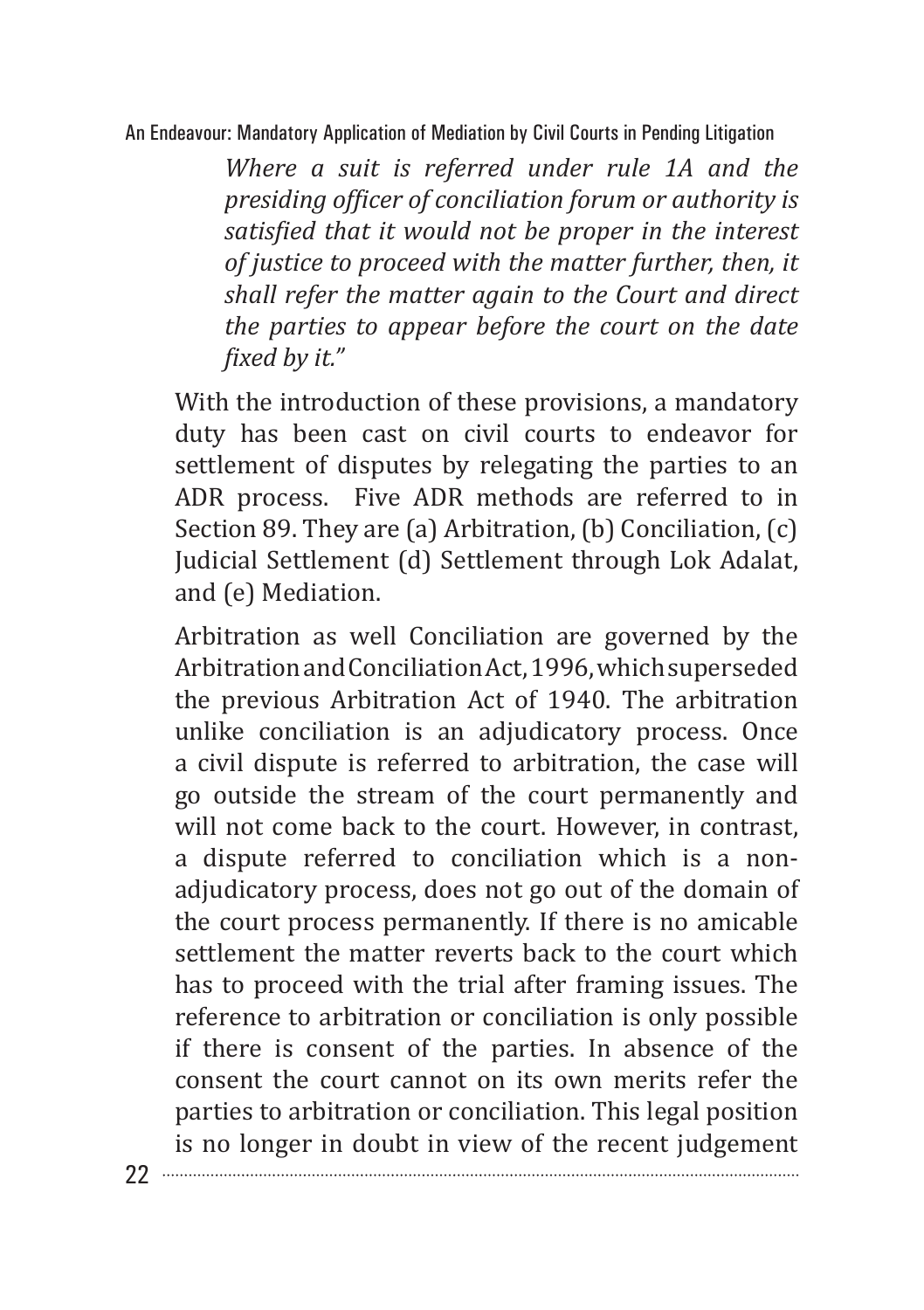of the Supreme Court in *Afcons infrastructure Ltd. vs. Cherian Varkey Construction Co. Pvt. Ltd.9* In the case of arbitration, if there is no pre-existing arbitration agreement, the parties to suit can agree for arbitration by filing a joint memo or application and the court can then refer the matter to arbitration and such arbitration will be governed by the provisions of the AC act. The award of the arbitrators is binding on the parties and is enforceable as if it is a decree of the court, in view of what has been said in section 36 of the AC act. If any settlement is reached in the arbitration proceedings, then the award passed by the arbitrator on the basis of such agreed terms will have the same status and effect as any other arbitral award; vide section 30 of the AC Act.

When the matter is settled through conciliation, the settlement agreement shall have the same status and effect as if it is an arbitral award (vide section 74 of the AC act) and therefore it is enforceable as a decree of the court by virtue of section 36 of the AC act. Similarly, when a settlement takes place before the Lok Adalat, the award of the Lok Adalat is deemed to be a decree of a civil court under section 21 of the Legal Services Authorities Act, 1987 and executable as such.

The Supreme Court observed in the case of Afcon *"as the court continues to retain control and jurisdiction over the cases which it refers to conciliations or Lok Adalats, the settlement agreement in conciliation or in the Lok Adlalat award will have to be placed before the court recording it and disposal in terms."*

9 (2010) 8 SCC 24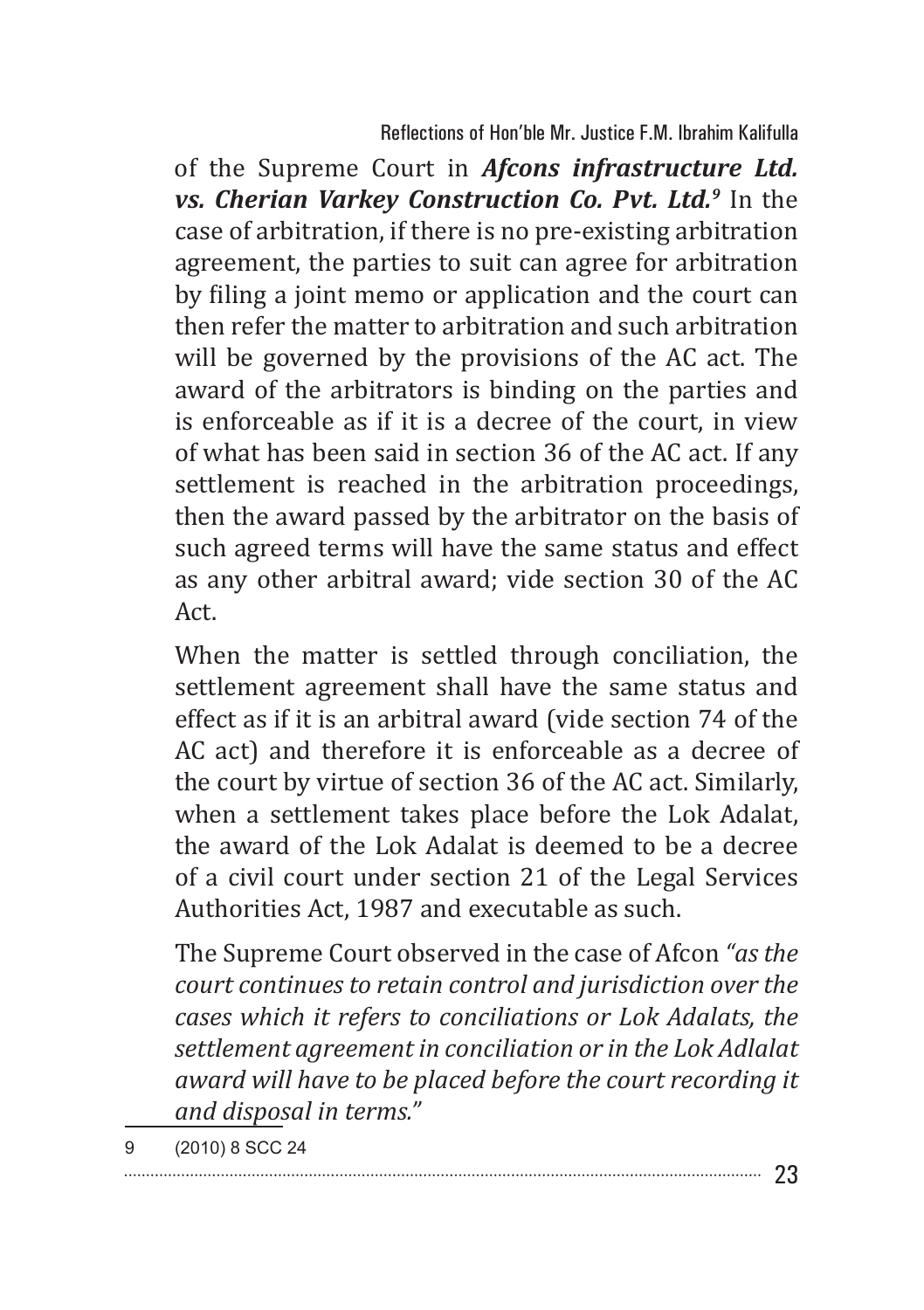Coming to mediation, there is practically no difference between conciliation and mediation and quite often they are used as inter-changeable terms. Mediation is aimed at conciliation and conciliation has the elements of mediation. In the dictionary of modern legal usage by Bryan A. Garner, it is stated thus:

*"The distinction between mediation and conciliation is widely debated among those interested in ADR… Some suggest that conciliation is 'a non-binding arbitration', whereas mediation is merely 'assisted negotiation'. Others put it nearly the opposite way: conciliation involves a third party's trying to bring together disputing parties to help them reconcile their differences, whereas mediation goes further by allowing the third party to suggest terms on which the dispute might be resolved. Still others reject these attempts at DIFFERENTIATION and contend that there is no consensus about what the two words mean- that they are generally interchangeable. Though a distinction would be convenient, those who argue that usage indicates a broad synonymy are most accurate". 10*

It may be noticed that section 73 of the Arbitration Conciliation Act contemplates the conciliator suggesting the terms of settlement. Therefore, the point of distinction noted in the above passage does not hold good in India. According to my brother, Justice R. V. Raveendran, former Judge, Supreme Court of India and author of the judgment in Afcons Infrastructure case, where the conciliator is a professional trained in the art of mediation (as contrasted from a layman, friend, relative, well-wisher, or social worker acting as

<sup>10</sup> A dictionary of modern legal usage 554 (2nd ed 1995)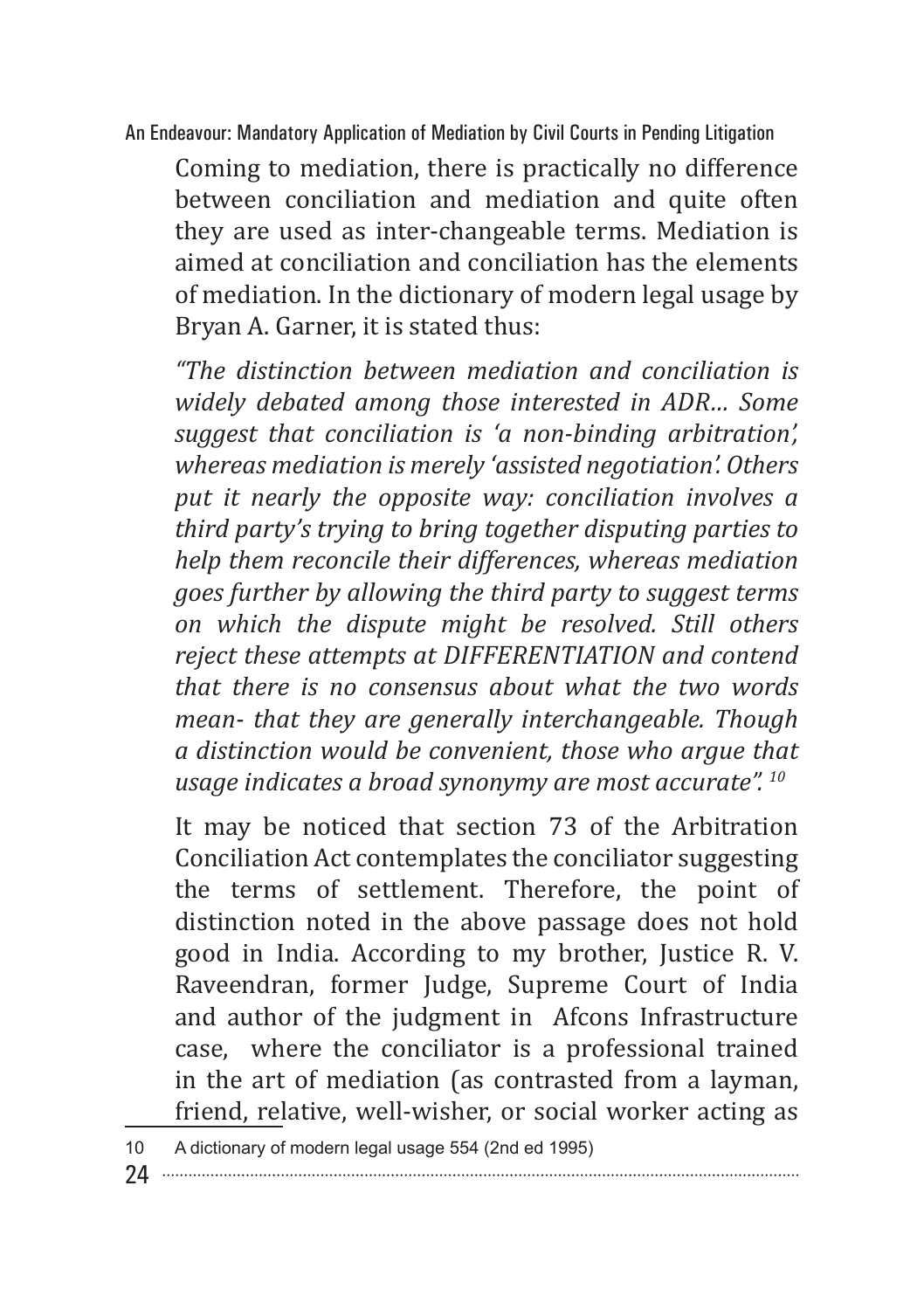a conciliator), the process of conciliation is referred to as mediation. In cases where the third party assisting the parties to arrive at a settlement is not a trained professional mediator, the process is referred to as conciliation.11 It is however necessary to point out that in many States, there are trained mediators including legal professionals and there are mediation centers managed by the Judiciary in few States. Mediation has emerged as a science now.

In Afcons Infrastructure case, the Supreme Court referred to the definition of mediation as given in the Model Mediation Rules, according to which *"settlement by 'mediation' means the process by which a mediator appointed by parties or by the court, as the case may be, mediates the dispute between the parties to the suit by the application of the provisions of the Mediation Rules, 2003 in Part II, and in particular, by facilitating discussion between the parties directly or by communicating with each other through the mediator, by assisting the parties in identifying issues, reducing misunderstandings, clarifying priorities, exploring areas of compromise, generating options in an attempt to solve the dispute and emphasizing that it is the parties' own responsibility for making decisions which affect them."* In short, mediation is a process of dispute-resolution by which the mediator assists and persuades the disputing parties to arrive at an amicable settlement.

Judicial settlement on the other hand means a compromise entered by the parties with the assistance of the court adjudicating the matter or another judge

11 (2007) 4 SCC J23), " Section 89 CPC: Need for an Urgent Relook"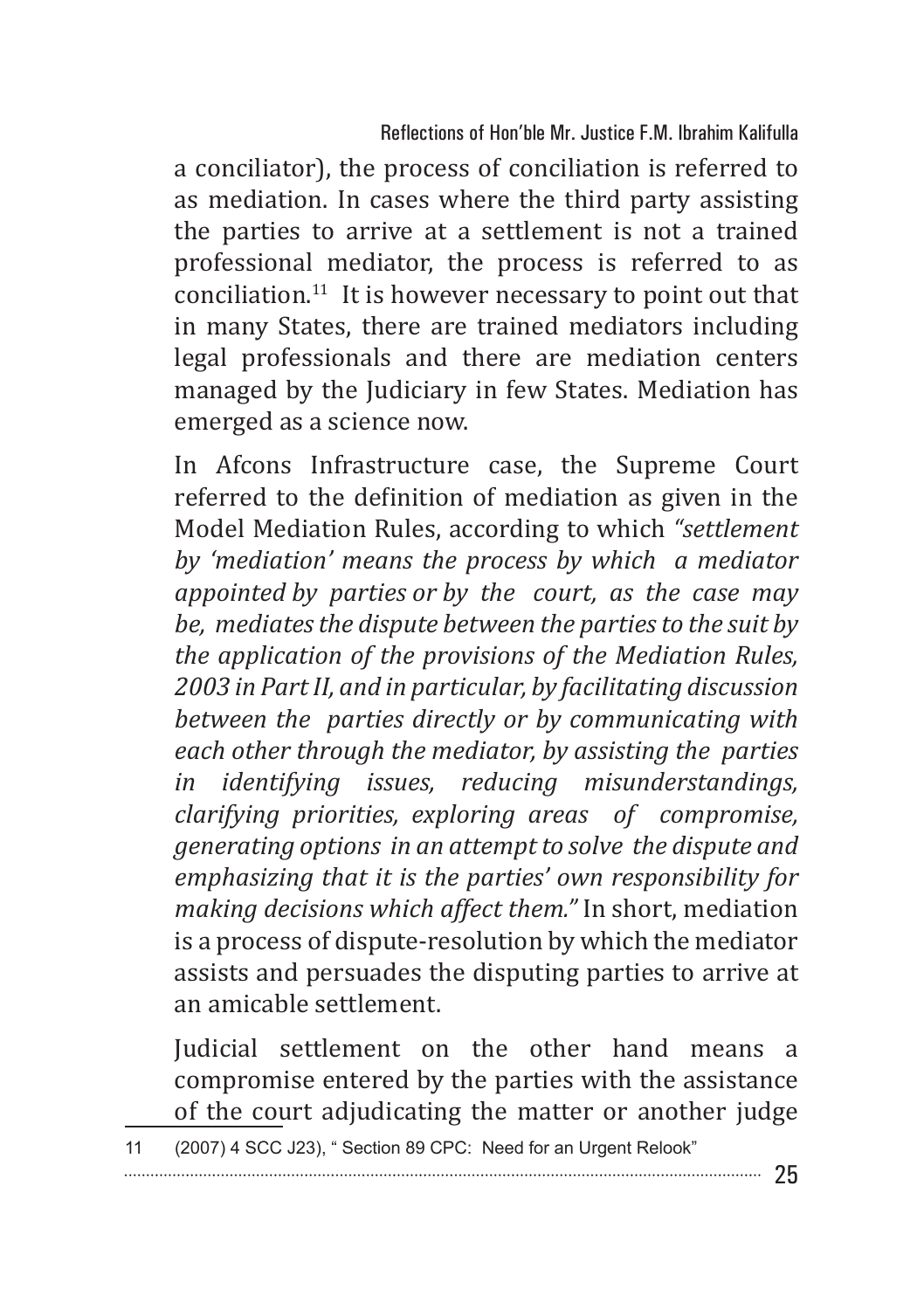to whom the court had referred the dispute. In Black's Law Dictionary, *"judicial settlement"* is defined as *"the settlement of a civil case with the help of a Judge who is not assigned to adjudicate the dispute".*

Referring to the inter-relation between section 89 and Order X Rule 1 A, the Supreme Court pointed out that there is no inconsistency. Section 89 confers the jurisdiction on the court to refer a dispute to an ADR process, whereas Rules 1A to 1C of Order X, lays down the manner in which the jurisdiction is to be exercised by the court. The scheme is that the court explains the choices available regarding ADR process to the parties, permits them to opt for a process by consensus, and if there is no consensus, proceeds to choose the process.

Hence, my advice to everyone involved in judicial function is that they should at least once read the entire judgment and the guidelines set out, for an effective understanding of Section 89 CPC r.w Order X.

- **III. Section 107(2)** states that the Appellate Court shall have the same powers and shall perform as nearly as may be, the same duties as are conferred and imposed by the code on courts of original jurisdiction in respect of institution of suits instituted thereon. Hence I wanted to point out that all these provisions promoting ADR will be applicable to courts of appellate jurisdiction as well and is not restricted to Trial Courts alone.
- **IV.** Section 147 is a very significant provision which I feel all judges must pay heed to more often. It deals with the *'consent or agreement by persons under*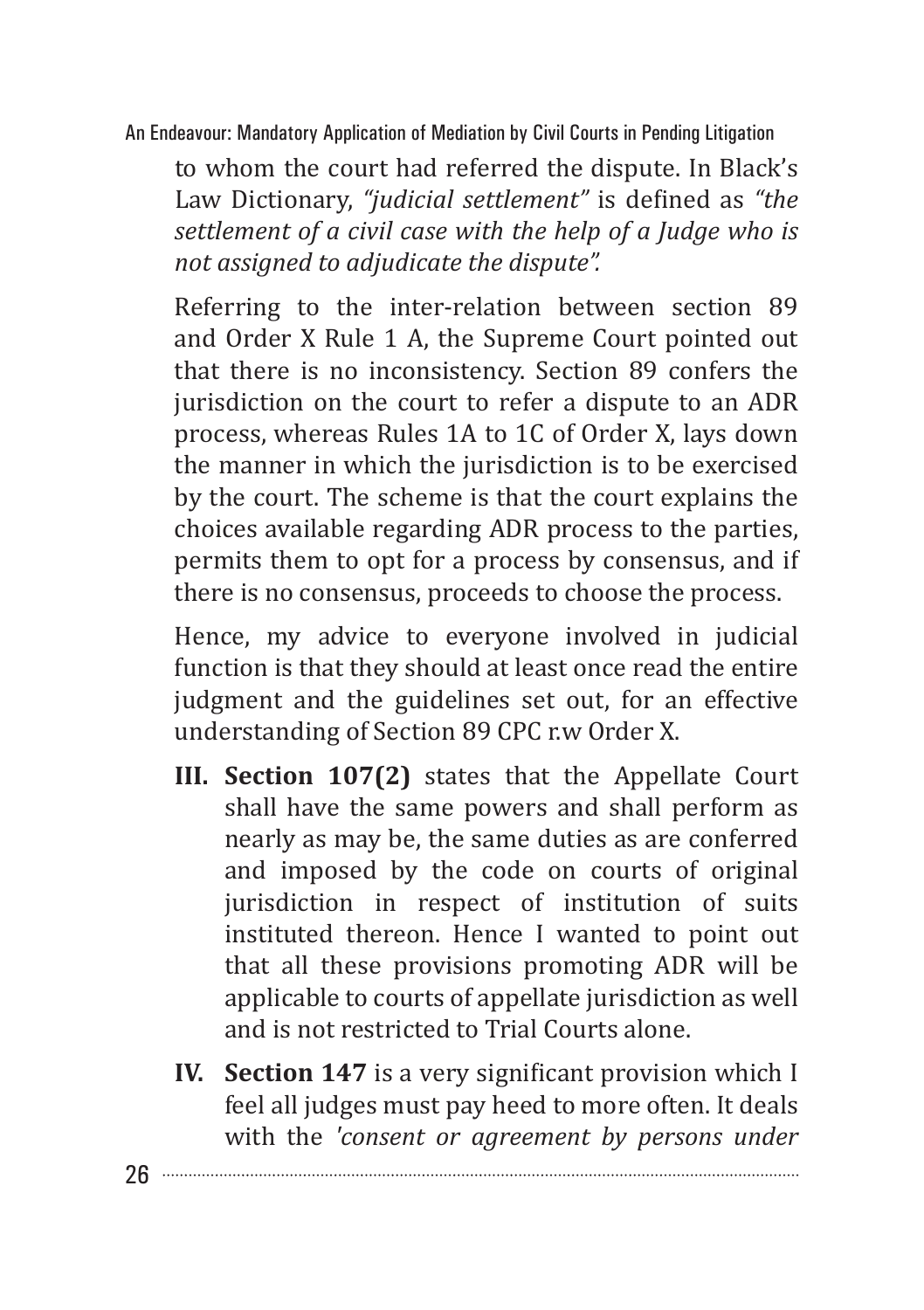*disability'. It states that 'in all suits to which any person under the disability is a party, any consent or agreement, as to any proceeding shall, if given or made with the express leave of the court by the next best friend or guardian for the suit (as provided under Order 32 Rule 7) have the same force and effect as if such person, were under no disability and had given such consent or made such agreement.'* Hence, according to me, it is the responsibility of the court to make sure that people with certain disabilities, should be provided assistance along with the right advice, so that the matter is sorted out amicably, and to which you all can play a great role. *[Look up Bishundeo Seogeni ]12*

**V. Order 23 Rule 3** of CPC is a provision for making a decree on any lawful agreement or compromise between the parties during the pendency of the suit by which claim is satisfied or adjusted. The scheme of Rule 3 of Order 23 provides that if the court is satisfied that a suit has been adjusted wholly or partly by and lawful agreement or compromise, the court shall pass a decree in accordance to that. Order 23, Rule 3 gives mandate to the Court to record a lawful adjustment or compromise and pass a decree in terms of such compromise or adjustment. But the compromise decree has to be read as a whole, to gather the intention of the parties. *[Mamju Lata Sharma v. Vinay Kumar Dubey ]*. 13 The compromise should also not be recorded in a casual

<sup>12</sup> AIR 1951 SC 280

<sup>13</sup> AIR 2004 All 92 (94) (DB)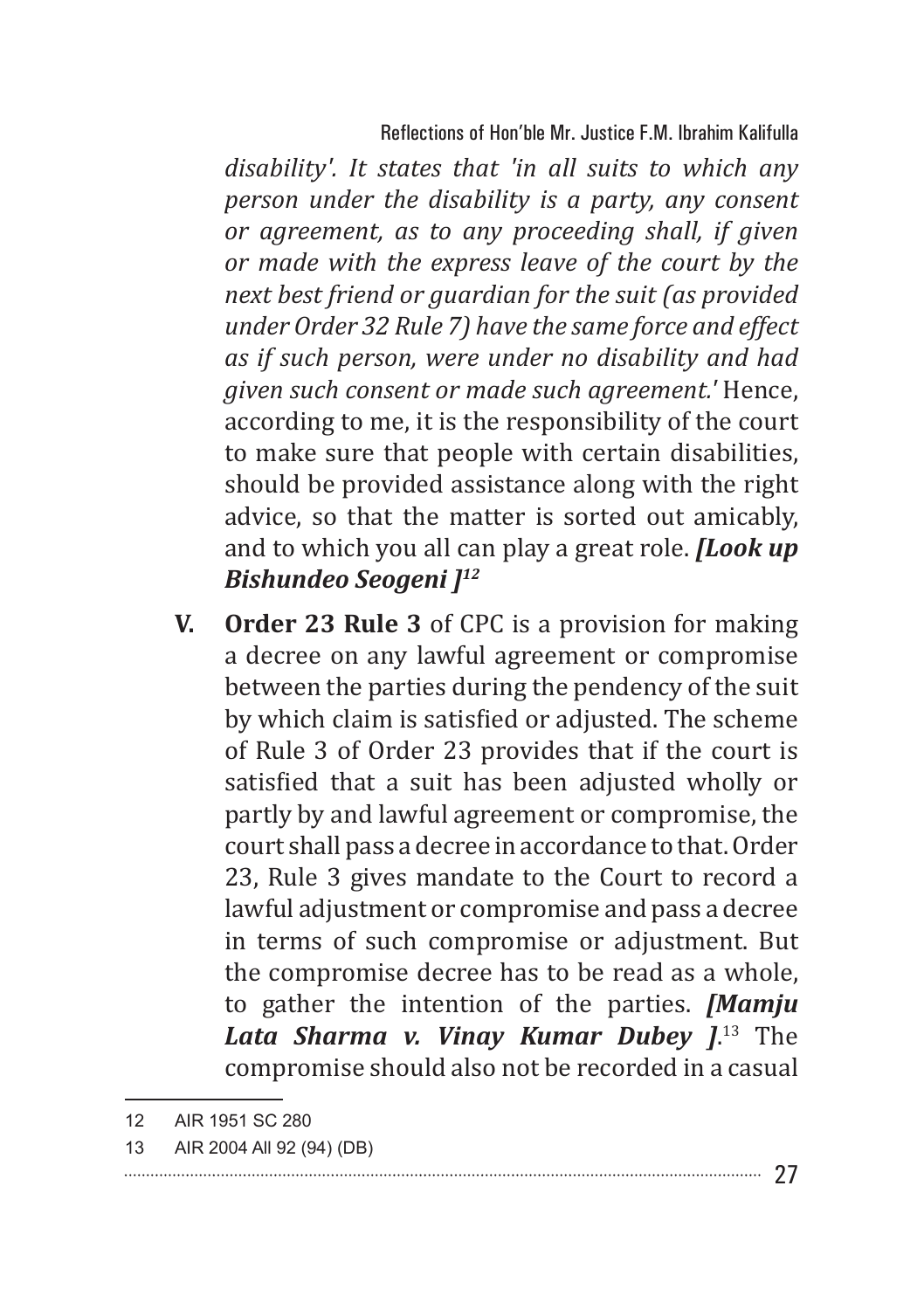manner, but the court must apply its judicial mind while examining the terms of the settlement before the suit is disposed of in terms of the agreement. There is a responsibility cast on the court to satisfy itself about the lawfulness and genuiness of the compromise. *[ Banwari Lal v. Chano Devo ]14* Some Cases which I recommend you to look up are as follows; *(ILR 1946 Page 36, VSA Arumuga Mudilyar v. VPS Balasubramanium Mudilyar; AIR 1953 Madras, page 492, City Chidambaram Chetiar v. CT Subramanium Chetiar; AIR 1956, Bomabay, Page 569 Misrilal Jalamchand v. Shobhachand Jalamchand; AIR 1971 SC 1081)*

- **VI. Order 27 Rule 5B** confers a duty on court in a suit against the government or a public officer to assist in arriving at a settlement. In a suit where Government or public officer is a party it shall be the duty of the Court to make an endeavor at first instance, where it is possible according to the nature of the case, to assist the parties in arriving at a settlement. If it appears to the court in any stage of the proceedings that there is a reasonable possibility of a settlement, the court may adjourn the proceeding to enable attempts to be made to effect settlement. *[PP Abubacker v. Union ]15*
- **VII. Order 32A of CPC** lays down the provision relating to *"suits relating to matters concerning the family"*. It was felt that ordinary judicial procedure is not ideally suited to the sensitive area of personal

<sup>14</sup> AIR 1993 SC 1139

<sup>15</sup> 1972 K 103, 107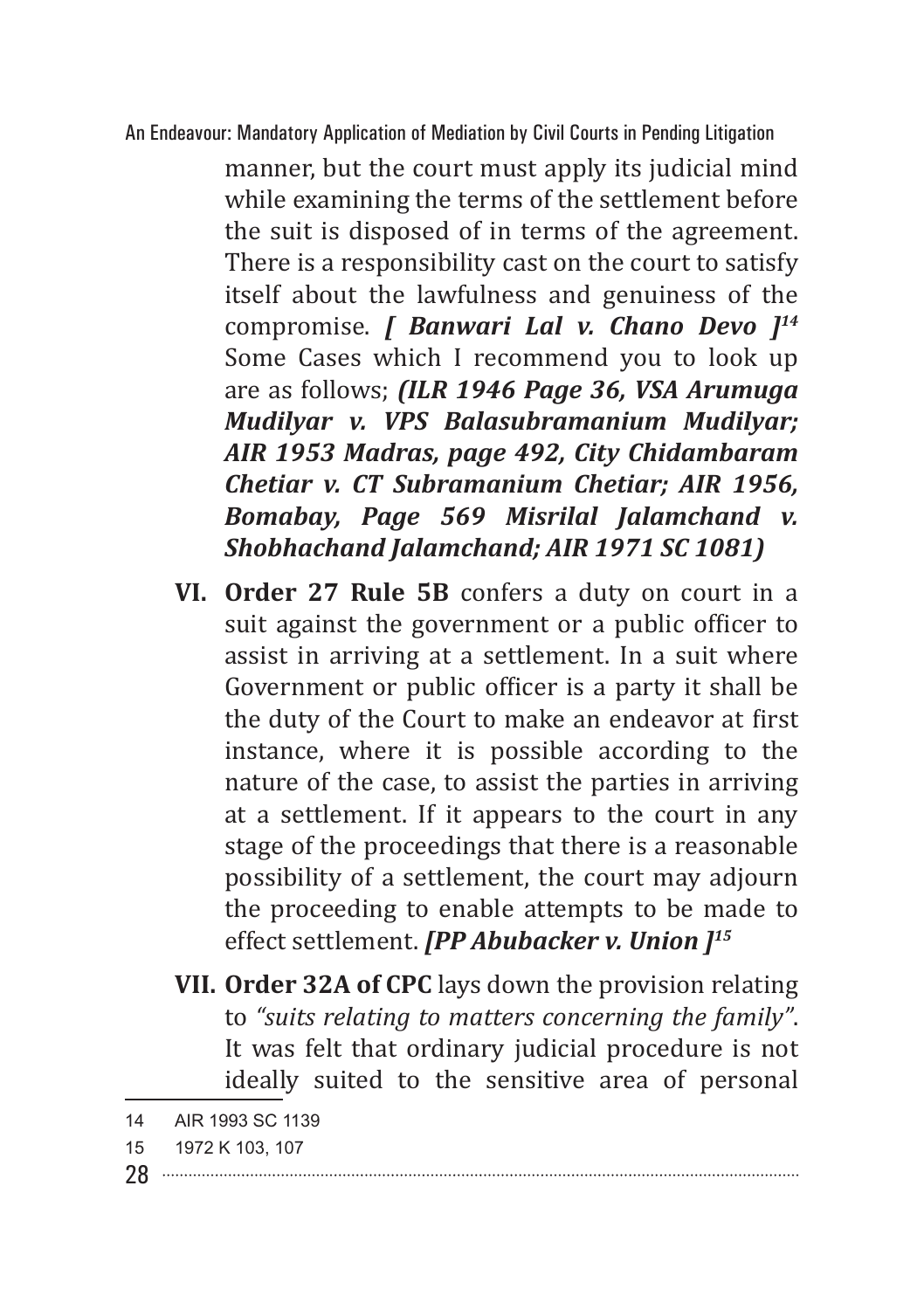relationships. Litigations involving affairs of the family seem to require special approach in view of the serious emotional aspects involved. In these circumstances, the objective of family counseling as a method of achieving the object of preservation of family should be kept in forefront. Therefore, Order 32A seeks to highlight the need for adopting a different approach where matters concerning the family are at issue, including the need for effort to bring about amicable settlement.

The provisions of this Order applies to all proceedings relating to family, like guardianship, custody of minor, maintenance, wills, succession, etc., Rule 3 imposes a duty on the Court to make an effort of settlement by way of providing assistance where it is possible to do so. The Court may also adjourn the proceeding if it thinks fit, to enable an attempt to be made to effect a settlement where there is a reasonable possibility of settlement. In discharge of this duty Court may take assistance of welfare expert who is engaged in promoting the welfare of the family. [Rule 4] When the family dispute is essentially between family members, it would appropriate to refer the dispute to a Lok Adalat. *[Pushpa Suresh Bhutada v. Subhash Maheshwari ]16*

**VIII.** Besides the above mentioned provisions, another important one, which I feel might be of significance is **Order 36 Rules 1-6.** According to this provision, courts have a duty and obligation to provide any opinion to the parties and must as far as possible, indulge and advocate a settlement

<sup>16</sup> AIR 2002 Bom 126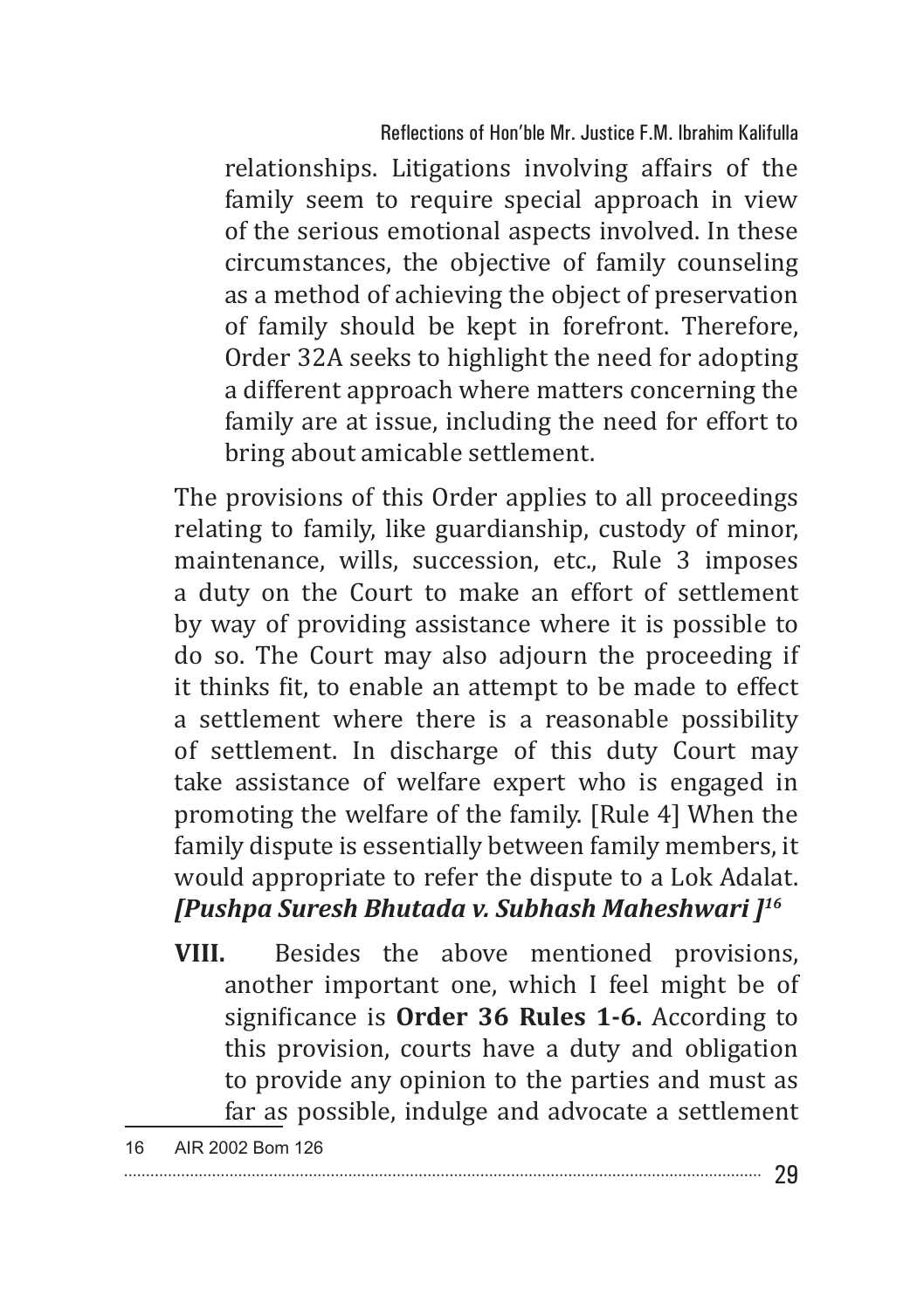or compromise. By this provision, parties enter into an agreement to get the opinion of the court and hence, court must go out of the way to make sure that issue is handled appropriately. Some Cases which I recommend you to look up are as follows; *[Ramdhan Sinha v. Notified Area Authority, AIR 2001 Gau 149; Trustees & Co. v. Municipal Corp. 54, Bom 825; Saradindu v. Bhagobati, 10 CWN 835; Sayad v. Lakabhai, 23 B 752; Baxly Board v. WKMS Board, 9 QBD 518; Glargow Navigation Co. v. Iron Ore Co., 1910 AC 293; Minoo v. Manecj, AIR 1964 Mys 185]*

## **4. Important Decisions to Reduce Litigation**

With an intention to reduce litigation, the Supreme Court started issuing various directions so as to see that the public sector undertakings of the Central Govt. and their counterparts in the States should not fight their litigation in court by spending money on counsel, court fees, procedural expenses and waiting public time. *(see Oil and Natural Gas Commission v. Collector of Central Excise, 1992 Supp2 SCC 432, Oil and Natural Gas Commission v. Collector of Central Excise, 1995 Supp4 SCC 541 and Chief Conservator of Forests v. Collector, (2003) 3 SCC 472).*

In *ONGC v. Collector of Central Excise , [ONGC I]17* there was a dispute between the public sector undertaking and GOI involving principles to be examined at the highest governmental level. Court held it should not be brought before the Court wasting public money any

<sup>17</sup> 1992 Supp2 SCC 432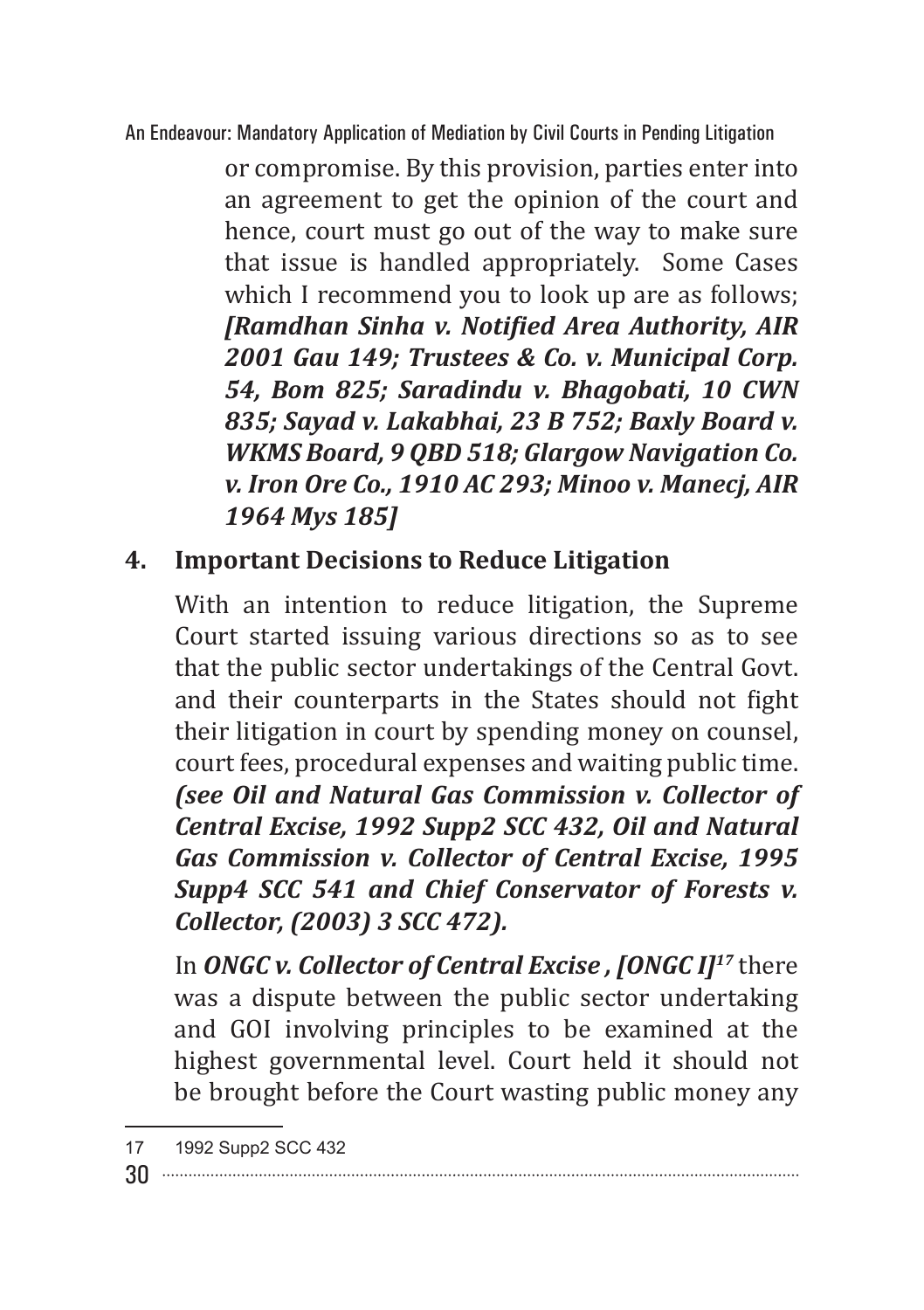time. In *ONGC v. Collector of Central Excise 18, (ONGC II)*  dispute was between government department and PSU. Report was submitted by cabinet secretary pursuant to SC order indicating that instructions have been issued to all depts. It was held that public undertaking were to resolve the disputes amicably by mutual consultation in or through good offices, empowered agencies of govt. or arbitration avoiding litigation. GOI directed to constitute a committee consisting of representatives of different depts. To monitor such disputes and to ensure that no litigation comes to court or tribunal without the Committee's prior examination and clearance, the order was directed to be communicated to every HC and all subordinate courts for information. In *Chief Conservator of Forests v. Collector*19, ONGC I AND II were relied on and it was said that state/union govt. must evolve a mechanism for resolving interdepartmental controversies- disputes between depts.

In *Punjab & Sind Bank v. Allahabad Bank20*, it was held that the direction of the Supreme Court in ONGC  $III<sup>21</sup>$ , to the govt. to set up committee to monitor disputes between government departments and public sector undertakings, make it clear that the machinery contemplated is only to ensure that no litigation comes to court without the parties having had an opportunity of conciliation before an in-house committee.

21 (2004) 6 SCC 437

<sup>18</sup> 1995 Supp4 SCC 541

<sup>19</sup> (2003) 3 SCC 472

<sup>20</sup> 2006 (3) SCALE 557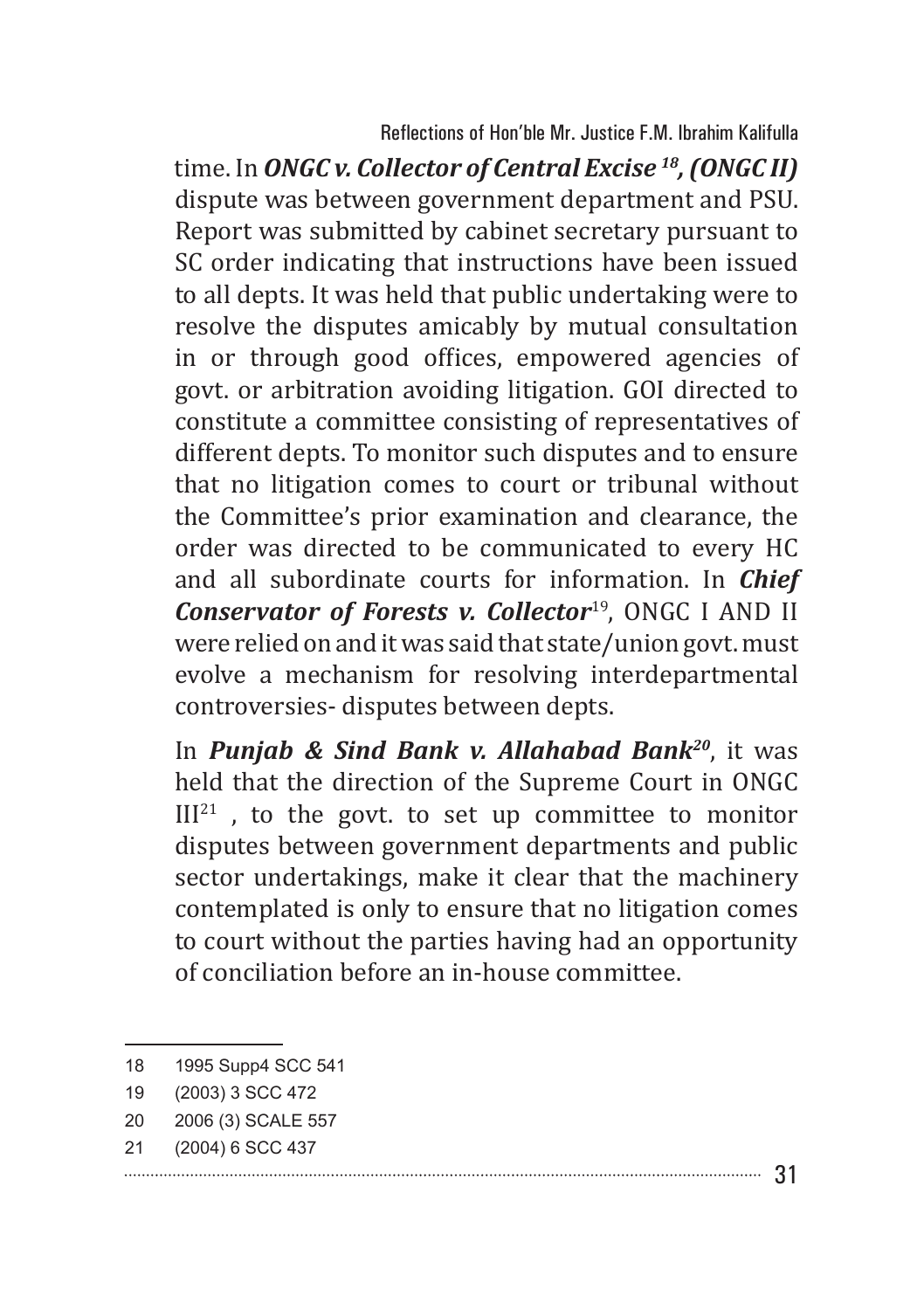In the judgment of the Supreme Court of India in *Salem Bar Association vs. Union of India22*, the Supreme Court has requested for preparation of model rules for ADR and also draft rules of mediation under section 89(2) (d) of Code of Civil Procedure, 1908. The rule is framed as *"Alternative Dispute Resolution and Mediation Rules, 2003".*

*"Rule 4 of the Alternative Dispute Resolution and Mediation Rules, 2003",* lays down that the Court has to give guidance to parties (when parties are opting for any mode of ADR ) by drawing their attention to the relevant factors which parties will have to take into account, before they exercise their opinion as to the particular mode of settlement, namely;

- (i) it will be to the advantage of the parties, so far as time and expense are concerned, to opt for one of these modes of settlement rather than seek a trial on the disputes arising in the suit;
- (ii) where there is no relation between the parties which requires to be presented it will be in the interests of the parties to seek reference of the matter to arbitration as envisaged in clause (1) of sub-section (1) of sec.89.
- (iii) where there is a relationships between the parties which requires to be preserved, it will be in the interests of the parties to seek reference of the matter to conciliation or mediation, as envisaged in clauses (b) or (d) of sub-section (1) of sec.89. The Rule also says that disputes arising in matrimonial,

<sup>22</sup> (2005) 6 SCC 344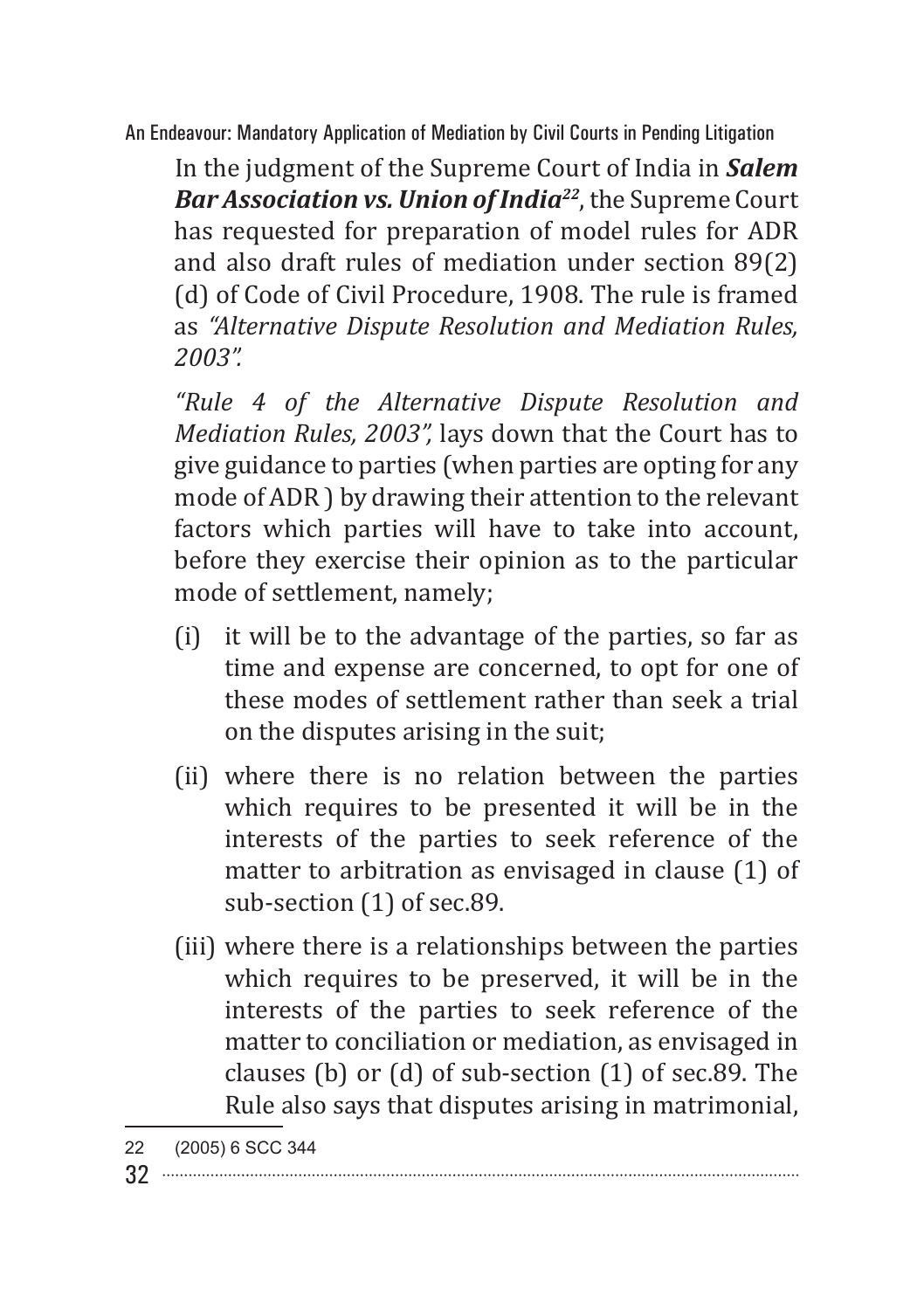Reflections of Hon'ble Mr. Justice F.M. Ibrahim Kalifulla

maintenance and child custody matters shall, among others, be treated as cases where a relationship between the parties has to be preserved.

(iv) where parties are interested in a final settlement which may lead to a compromise, it will be in the interests of the parties to seek reference of the matter to judicial settlement including Lok Adalat as envisaged in clause (c) of sub-section(1) of section 89.

According to Rule 8, the provisions of these Rules may be applied to proceedings before the Courts, including Family courts constituted under the Family Courts (66 of 1984), while dealing with matrimonial, and child custody disputes.

Shri M.C.Setalvad, former Attorney General of India has observed: "….equality is the basis of all modern systems of jurisprudence and administration of justice… in so far as a person is unable to obtain access to a court of law for having his wrongs redressed or for defending himself against a criminal charge, justice becomes unequal … Unless some provision is made for assisting the poor men for the payment of Court fees and lawyer's fees and other incidental costs of litigation, he is denied equality in the opportunity to seek justice."

## **5. Role of Judiciary in the Settlement Process**

Having in detail enumerated the various provisions applicable to settlement, now I shall deal with the role of judges in this process, which is of great importance;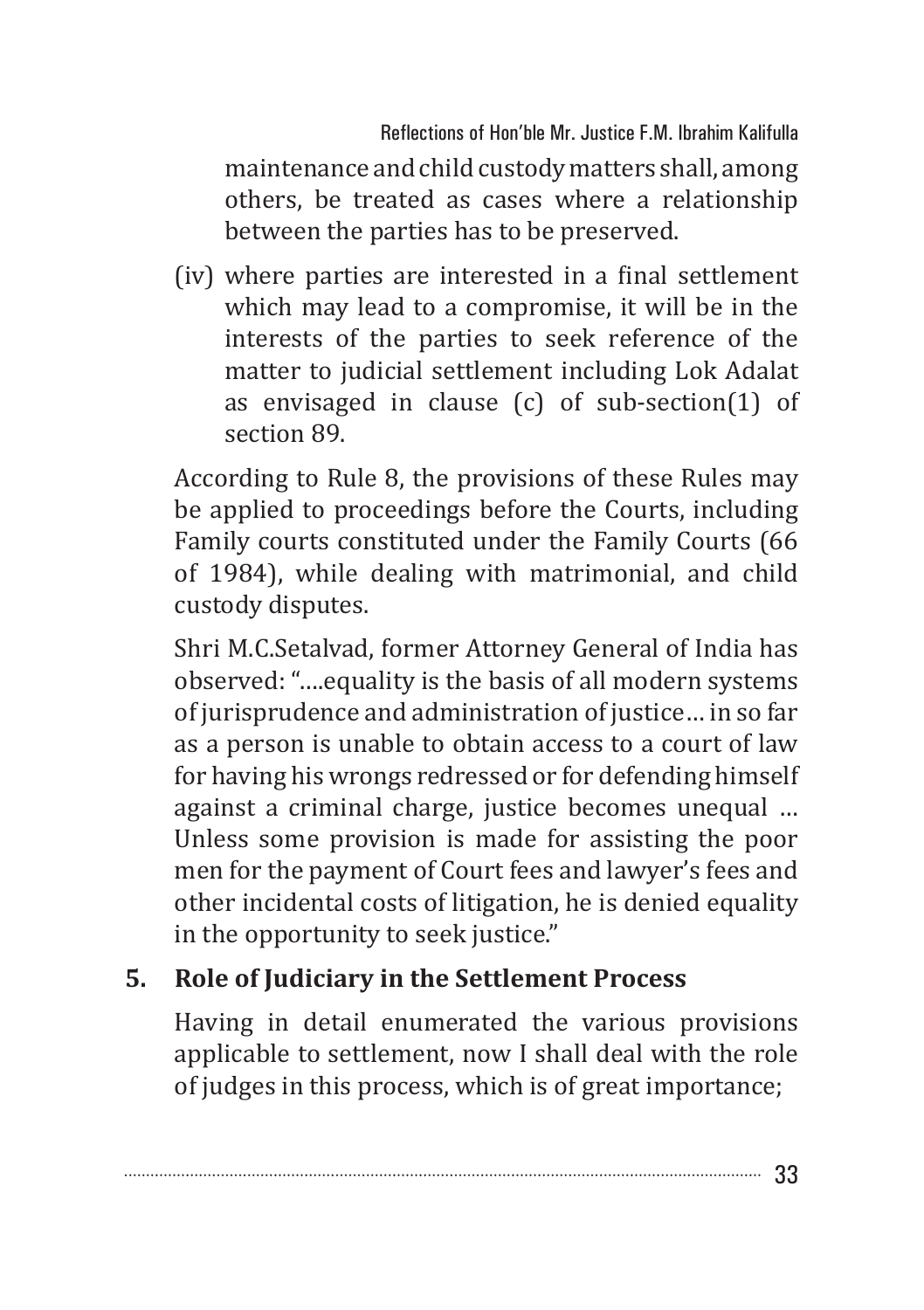Judges who refer the cases for settlement through any of the ADR methods are known as referral judges. The role of a Referral Judge is of great significance in court-referred mediation. All cases are not suitable for mediation. Only appropriate cases which are suitable for mediation should be referred for mediation. Success of mediation will depend on the proper selection and reference of only suitable cases by referral judges.

## **5.1. Reference to ADR and statutory requirement**

Section 89 and Order X Rule 1A of Code of Civil Procedure, 1908 require the court to direct the parties to opt for any of the five modes of alternative dispute resolution and to refer the case for Arbitration, Conciliation, Judicial Settlement, Lok Adalat or mediation. While making such reference the court shall take into account the option if any exercised by the parties and the suitability of the case for the particular ADR method. In the light of judicial pronouncements a referral judge is not required to formulate the terms of settlement or to make them available to the parties for their observations. The referral judge is required to acquaint himself with the facts of the case and the nature of the dispute between the parties and to make an objective assessment to the suitability of the case for reference to ADR.

# **5.2. Stage of Reference**

The appropriate stage for considering reference to ADR processes in civil suits is after the completion of pleadings and before framing the issues. If for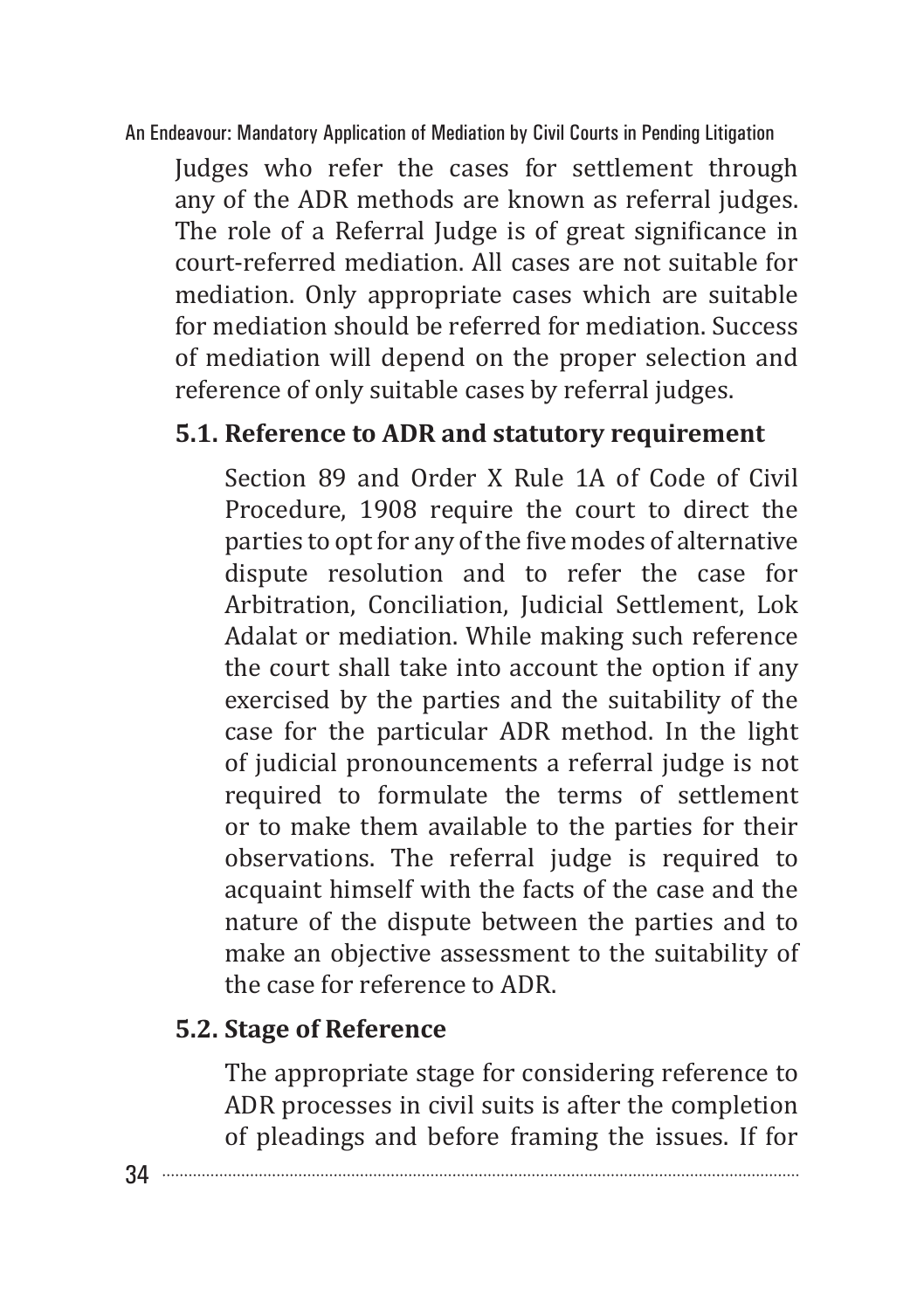any reason, the court did not refer the case to ADR process before framing issues, nothing prevents the court from considering reference even at a later stage. However, considering the possibility of allegations and counter allegations vitiating the atmosphere and causing further strain on the relationship of the parties, in family disputes and matrimonial cases the ideal stage for mediation is immediately after service of notice on the respondent and before the filing of objections/ written statements by the respondent. An order referring the dispute to ADR processes may be passed only in the presence of the parties and/or their authorized representatives.

#### **5.3. Consent**

Under section 89 CPC, consent of all the parties to the suit is necessary for referring the suit for arbitration where there is no pre-existing arbitration agreement between the parties. Similarly the court can refer the case for conciliation under section 89 CPC only with the consent of all the parties. However, in terms of Section 89 CPC and the judicial pronouncements, consent of the parties is not mandatory for referring a case for Mediation, Lok Adalat or Judicial Settlement. The absence of consent for reference does not affect the voluntary nature of the mediation process as the parties still retain the freedom to agree or not to agree for settlement during mediation.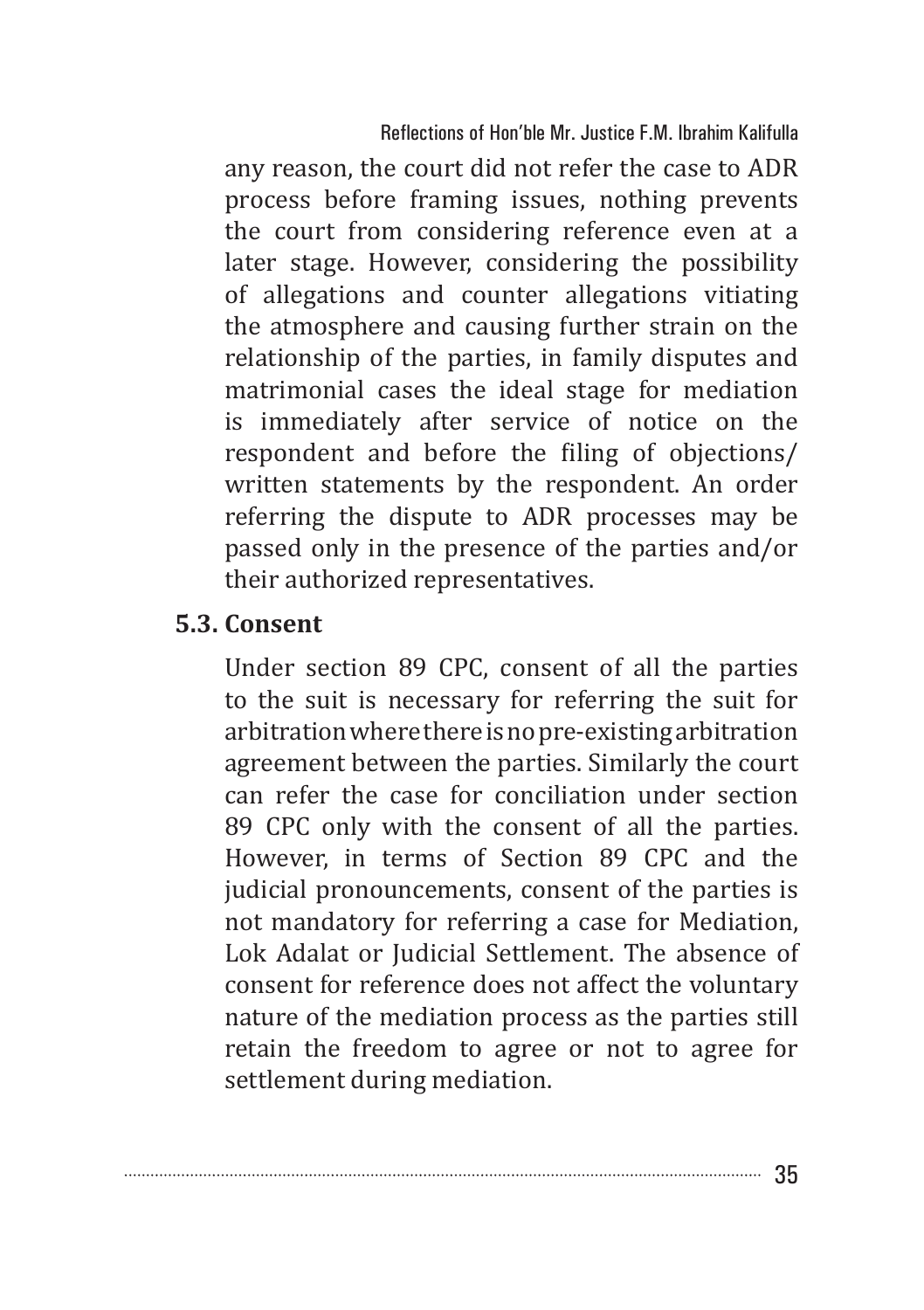# **5.4. Avoiding delay of trial**

In order to prevent any misuse of the provision for mediation by causing delay in the trial of the case, the referral judge, while referring the case for mediation, shall post the case for further proceedings on a specific date, granting time to complete the mediation process as provided under the Rules or such reasonable time as found necessary.

## **5.5. Choice of Cases for reference**

As held by the Supreme Court of India in *Afcons Infrastructure (supra)<sup>23</sup>*, having regard to their nature, the following categories of cases are normally considered unsuitable for ADR process.

- i. Representative Suits under Order I Rule 8 CPC which involve public interest or interest of numerous persons who are not parties before the court.
- ii. Disputes relating to election to public offices.
- iii. Cases involving grant of authority by the court after enquiry, as for example, suits for grant of probate or letters of administration.
- iv. Cases involving serious and specific allegations of fraud, fabrication of documents, forgery, impersonation, coercion, etc.
- v. Cases requiring protection of courts, as for example, claims against minors, deities and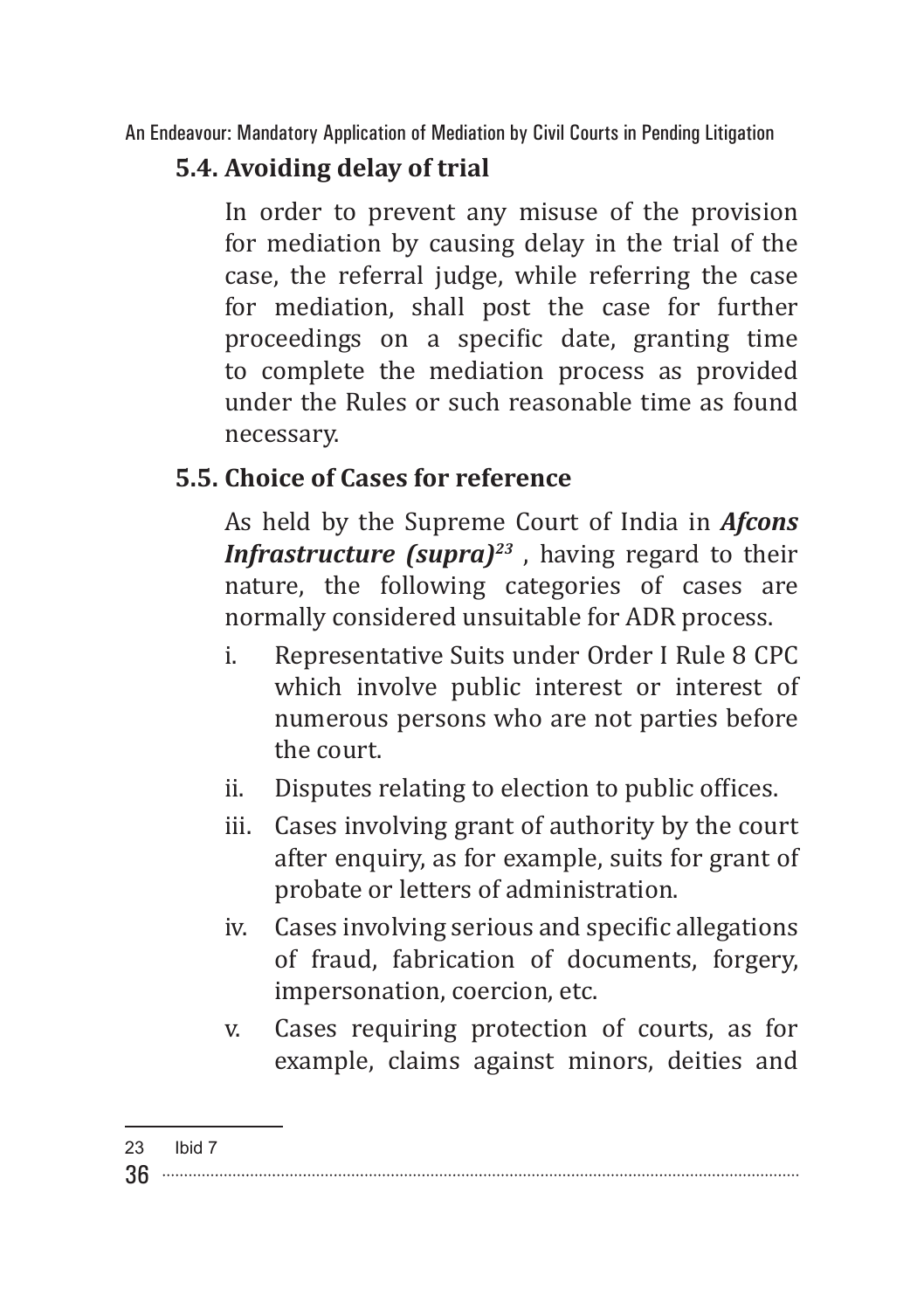Reflections of Hon'ble Mr. Justice F.M. Ibrahim Kalifulla mentally challenged and suits for declaration of title against the Government.

vi. Cases involving prosecution for criminal offences.

All other suits and cases of civil nature in particular the following categories of cases (whether pending in civil courts or other special tribunals/forums) are normally suitable for ADR processes:

- i. All cases relating to trade, commerce and contracts, including
	- disputes arising out of contracts(including all money suits);
	- disputes relating to specific performance;
	- disputes between suppliers and customers;
	- disputes between bankers and customers;
	- disputes between developers/builders and customers;
	- disputes between landlords and tenants/ licensor and licensees;
	- disputes between insurer and insured
- ii. All cases arising from strained or soured relationships, including;
	- disputes relating to matrimonial causes, maintenance, custody of children;
	- disputes relating to partition/division among family members/coparceners/co-owners; and
	- disputes relating to partnership among partners.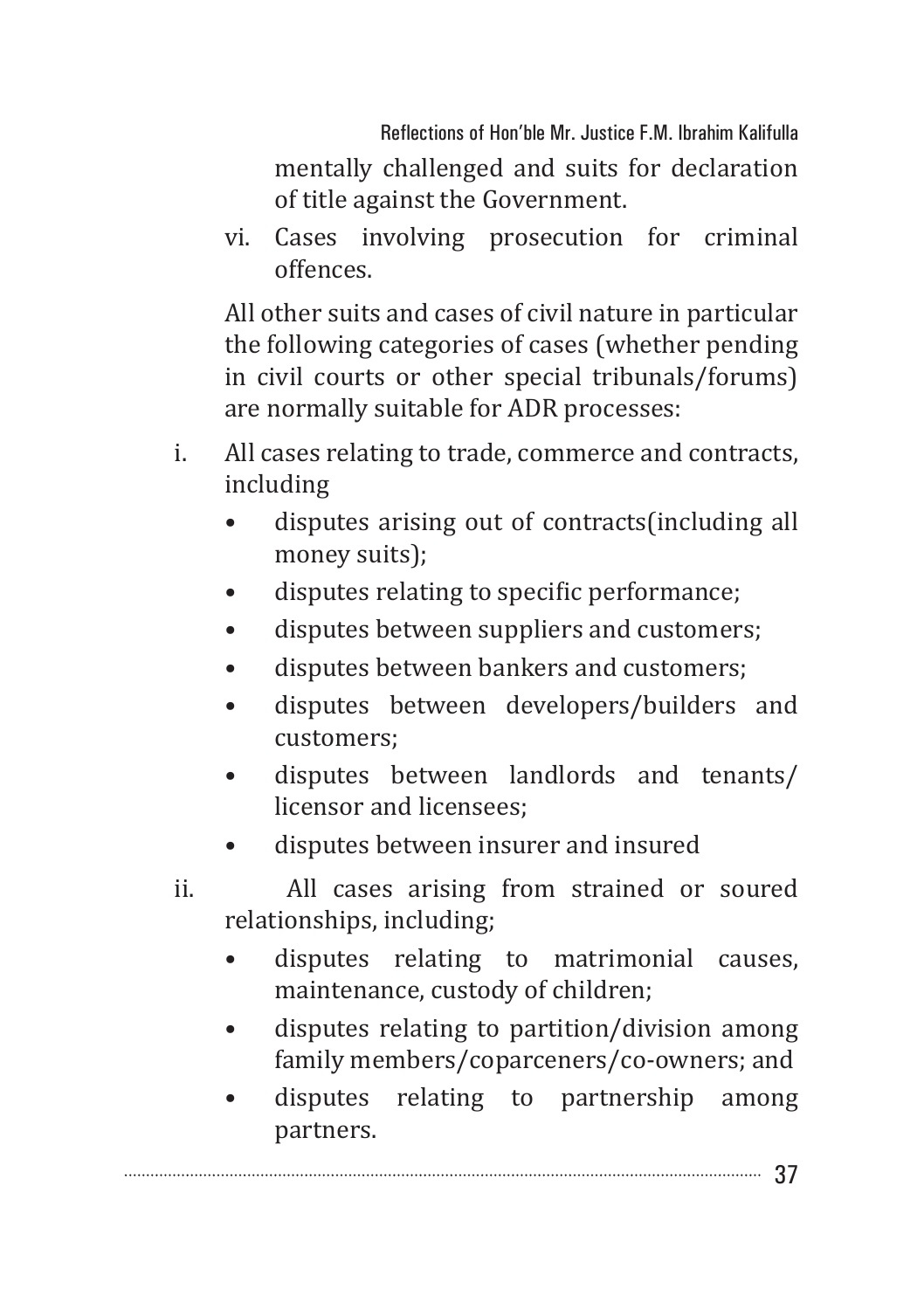- iii. All cases where there is a need for continuation of the pre-existing relationship in spite of the disputes, including
	- disputes between neighbours ( relating to easementary rights, encroachments, nuisance, etc.);
	- disputes between employers and employees;
	- disputes among members of societies/ associations/apartment owners' associations;
- iv. All cases relating to tortious liability, including
	- claims for compensation in motor accidents/ other accidents; and
- v. All consumer disputes, including
	- disputes where a trader/supplier/ manufacturer/service provider is keen to maintain his business/professional reputation and credibility or product popularity.

The above enumeration of 'suitable' and 'unsuitable' categorization of cases is not exhaustive or rigid. They are illustrative, which can be subjected to just exceptions or addition by the courts/ tribunals exercising its jurisdiction/discretion in referring a dispute/case to an ADR process.

In spite of the categorization mentioned above, a referral judge must independently consider the suitability of each case with reference to its facts and circumstances.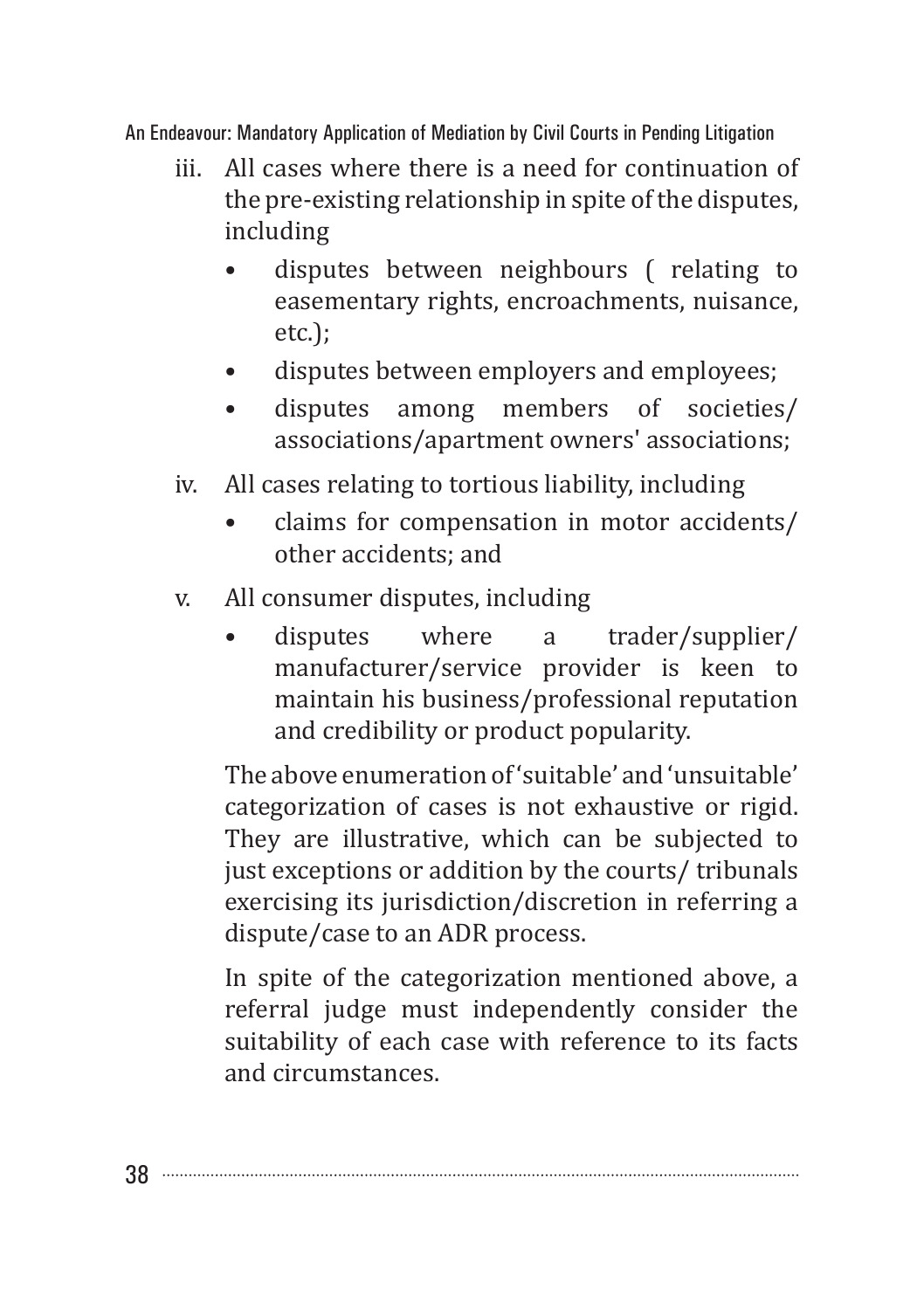#### **5.6 Motivating and preparing the parties for Mediation**

The referral judge plays the most crucial role in motivating the parties to resolve their disputes through mediation. Even if the parties are not inclined to agree for mediation, the referral judge may try to ascertain the reason for such disinclination in order to persuade and motivate them for mediation.

The referral judge should explain the concept and process of mediation and its advantages and how settlement to mediation can satisfy underlying interest of the parties. Even when the case in its entirety is not suitable for mediation a Referral Judge may consider whether any of the issues involved in the dispute can be referred for mediation.

#### **5.7 Referral Order**

The mediation process is initiated through a referral order. The referral judge should understand the importance of a referral order in the mediation process and should not have a casual approach in passing the order. The referral order is the foundation of a court-referred mediation. An ideal referral order should contain among other things details like name of the referral judge, case number, name of the parties, date and year of institution of the case, stage of trial, nature of the dispute, the statutory provision under which the reference is made, next date of hearing before the referral court, whether the parties have consented for mediation,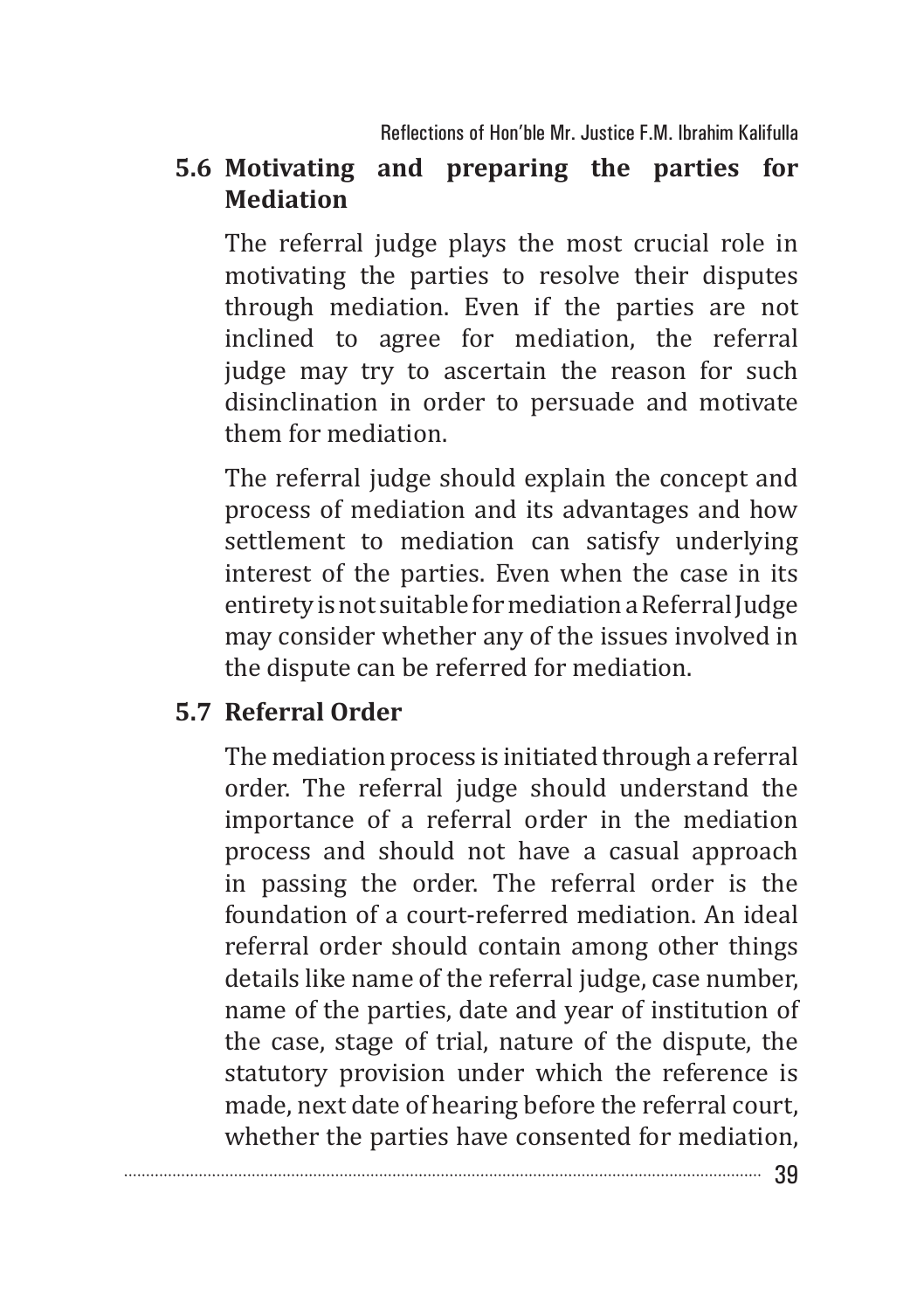name of the institution/mediator to whom the case is referred for mediation, the date and time for the parties to report before the institution/ mediator, the time limit for completing the mediation, quantum of fee/remuneration if payable and contact address and telephone numbers of the parties and their advocates.

## **5.8 Role after conclusion of mediation**

The referral judge plays a crucial role even after the conclusion of mediation. Even though the dispute was referred for mediation the court retains its control and jurisdiction over the matter and the result of mediation will have to be placed before the court for passing consequential orders.

Before considering the report of the mediator the referral judge shall ensure the presence of the parties or their authorized representative in the court. If there is no settlement between the parties, the court proceedings shall continue in accordance with law. In order to ensure that the confidentiality of the mediation process is not breached, the referral judge should not ask for the reasons for failure of the parties to arrive at a settlement. Nor should the referral judge allow the parties or their counsel to disclose such reasons to the court.

However, it is open to the referral judge to explore the possibility of a settlement between the parties. To protect confidentiality of the mediation process, there should not be any communication between the referral judge and the mediator regarding the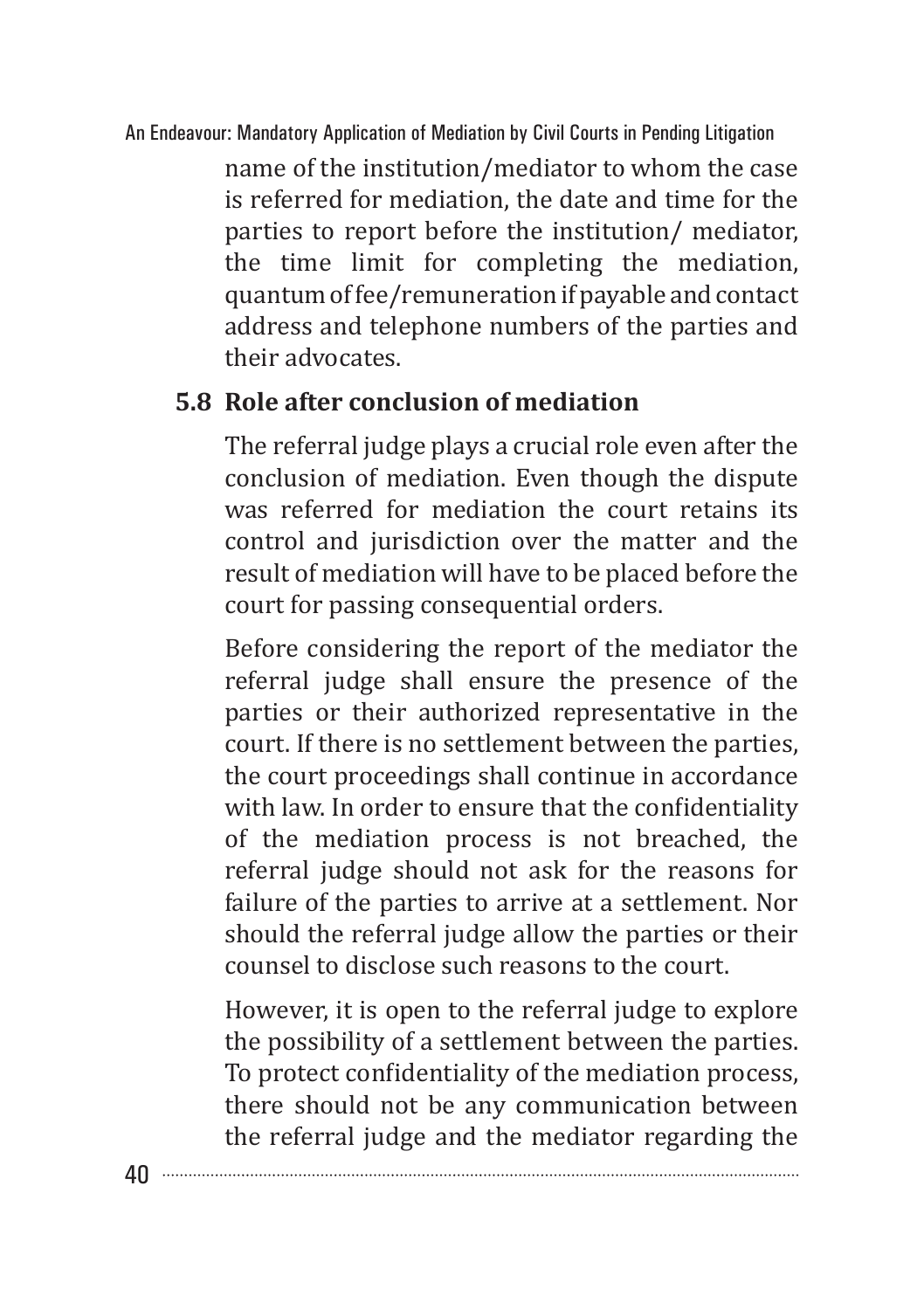mediation during or after the process of mediation. If the dispute has been settled in mediation, the referral judge should examine whether the agreement between the parties is lawful and enforceable. If the agreement is found to be unlawful or unenforceable, it shall be brought to the notice of the parties and the referral judge should desist from acting upon such agreement. If the agreement is found to be lawful and enforceable, the referral judge should act upon the terms and conditions of the agreement and pass consequential orders. To overcome any technical or procedural difficulty in implementing the settlement between the parties, it is open to the referral judge to modify or amend the terms of settlement with the consent of the parties.

The above points I have mentioned are very applicable to you all and should be implemented at the right stage. It is important that you first identify whether a particular case needs to be referred to or not; this you can apply using the principles I have dealt with extensively. Once this step is complied with, these above points should be implemented by you all, while referring a case to any form of ADR. I hope you all understand the significant role you play in reducing the overall number of litigation.

## **6. Conclusion**

Richard Hill, a highly competent and dedicated arbitration lawyer from Switzerland has summed up the importance of mediation as follows;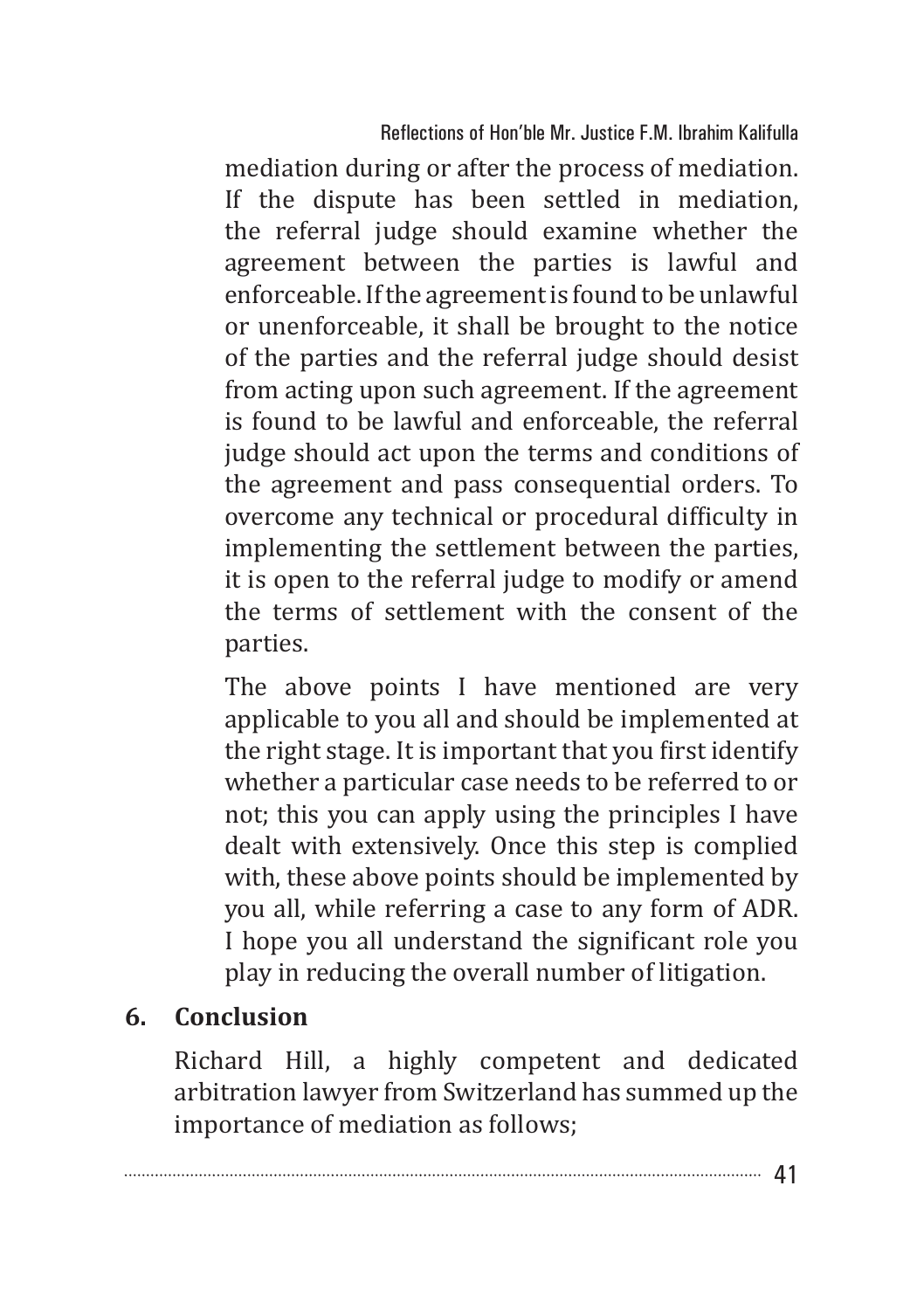*"Two persons have a legitimate claim to an orange but neither of them is willing to accept half the orange. If the claim is resolved in accordance with a judicial paradigm, one of them will get some portion (possibly none) of the orange, and the other will get the remaining portion. But then, a mediator is called in: who asks each person what they intend to do with the orange. The first person answers that she intends to use the rind to make perfume, while the second answers that she intends to use the pulp to make orange juice. Hence the mediation process yields a solution that is fair, and better, satisfies the interests of the parties than could any solution based on adversarial process!" 24*

Therefore, time has come when we have to introspect and think of a process, which can be developed whereby all kinds of litigations can be amicably settled at the bilateral levels by the parties themselves by providing some effective assistance with the help of some experts who can facilitate the parties to reach such an amicable settlement. In that respect Mediation as a mode of settlement process and concept, in my personal opinion, can be developed very effectively by developing the said process through Mediation and Conciliation Centers set up by the High Courts in the various States. What all it requires is an orientation on Mediation as a first step to propagate about the benefits of the concept of Mediation and its working in such orientation programs. The success achieved in the Western countries can also be highlighted to make the concept and thereby create

<sup>24</sup> 'The Theoretical Basis of Mediation and Other Forms of ADR: why they work' published in Arbitration International Volume – 14 No.2 (1998) @ Page 181

<sup>42</sup>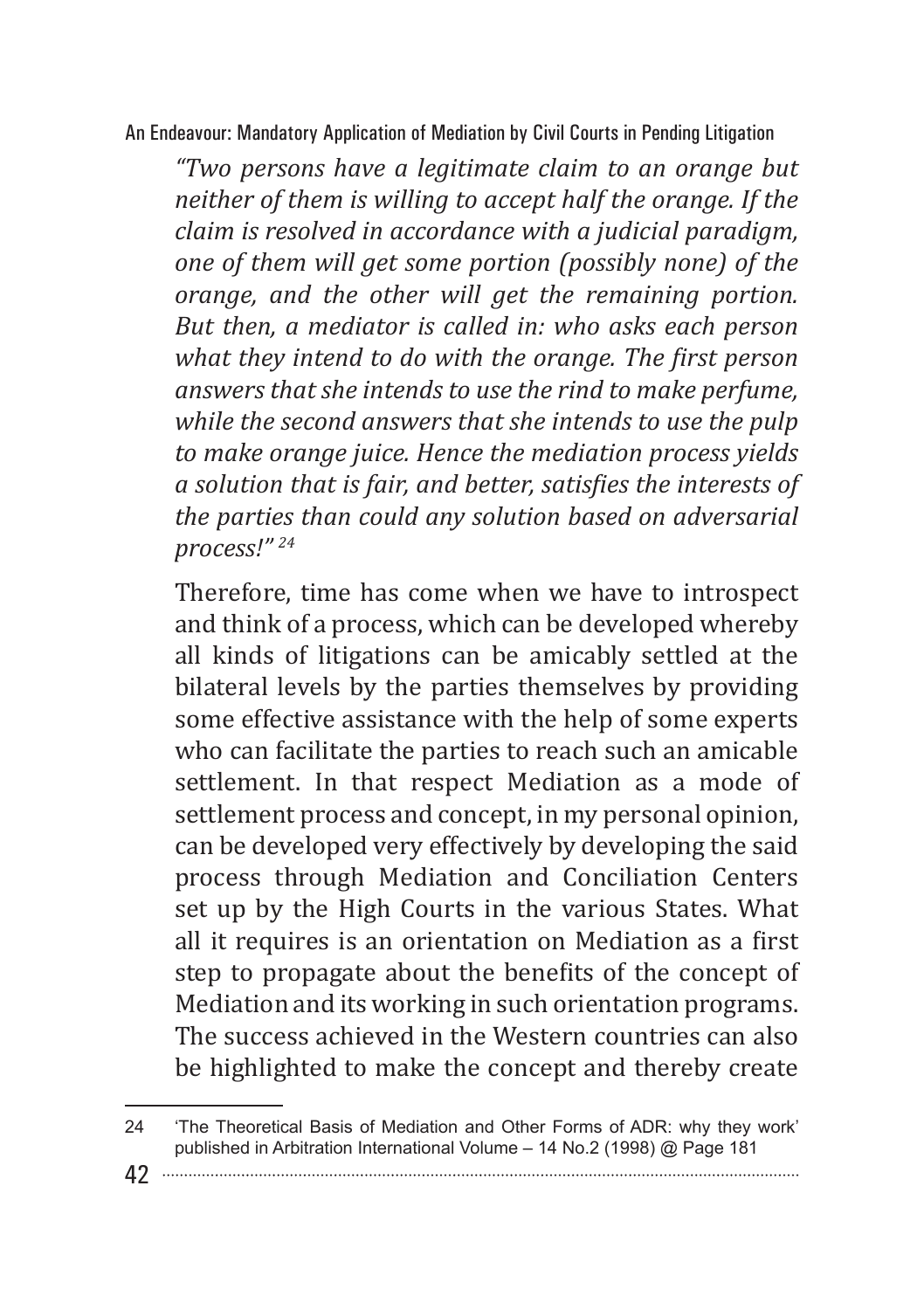awareness about the benefits of Mediation by setting up Mediation Centers in the District headquarters and in course of time even at Taluk levels by giving extensive training to the members of the legal fraternity and the retired Judicial Officers. Well knit group of trained mediators can be made available in different sectors through whom the disputes can be amicably settled. In fact in the Western countries there are mediators who are specialized in different subjects as corporate disputes, civil disputes, family disputes, commercial disputes etc.

If once Mediation, as a process, gets due recognition by virtue of its advantages, I am confident that it would work well in our country where the awareness of the rights of the people is on the increase and there is a craving of the litigant public to approach the courts for redressal of their grievances. If Mediation centers are set up with necessary infrastructure and trained mediators, which I find are being done now, in course of time every kind of dispute other than those which could be resolved only by the courts, can be settled at the threshold and thereby putting a lasting and final solution to such disputes which would enable the parties to concentrate on their regular avocation without being disturbed by such litigations lingering in Courts for years together. The highest advantage in the process of Mediation is that once the matter gets settled in the process of Mediation, there would be no scope for challenging such settlement before any forum. Hence, having stated this, it is your duty and responsibilities as Judges to help and assist as much as possible in maintaining the streams of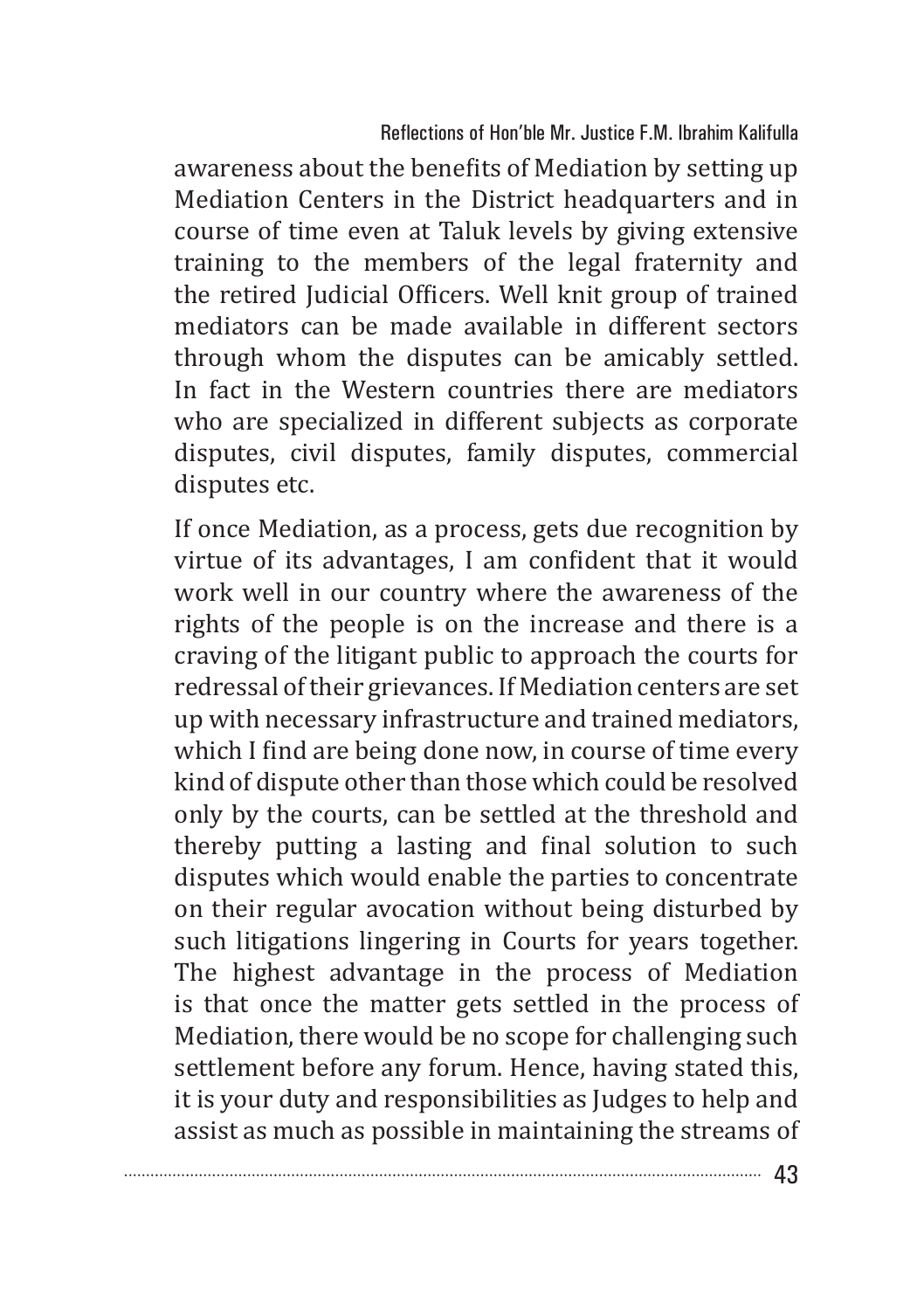justice and keeping it clean, while also at the same time, ensuring that litigation as a whole is reduced.

While concluding, it will be worthwhile to quote what the father of our Nation, Late Mohandas Karamchand Gandhi said as regards a settlement being made between the parties in any litigation, which is quoted as under:-

*"My joy was boundless. I had learnt to find out the better side of human nature and to enter men's hearts. I realized that the true function of a lawyer was to unite parties driven as under. The lesson was so indelibly burnt into me that a large part of my time during the twenty years of my practice as a lawyer was occupied in bringing about private compromises of hundreds of cases. I lost nothing thereby – not even money, certainly not my soul."*

My endeavor is for the readers to ponder over the little ideas cited in this lecture and come out with more of their suggestions and ideas to improve the process of Mediation (& ADR) working in our State/Country and make it a grand success. With these few words of wisdom, I wish you all nothing but the best.

#### $\Box$